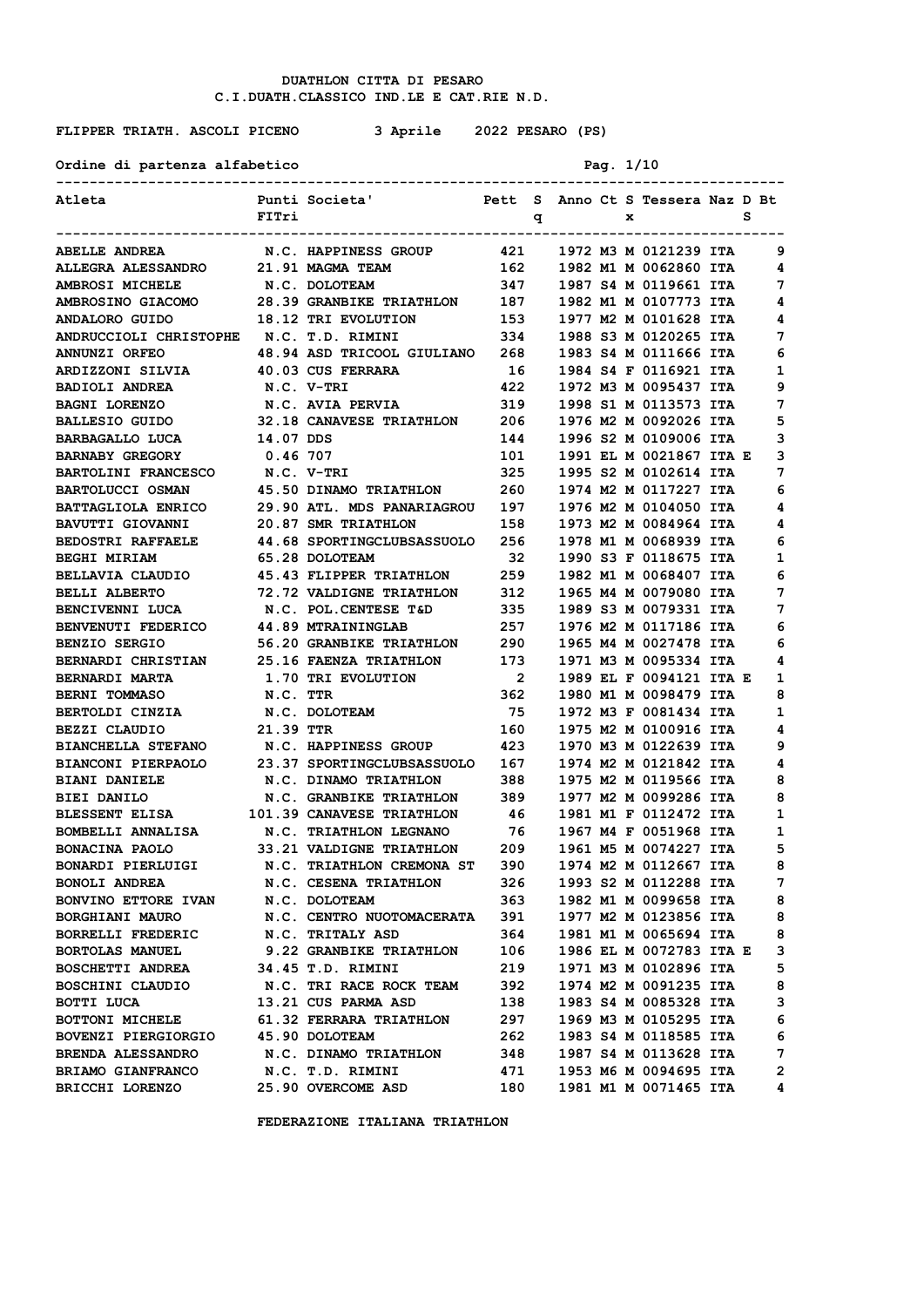Ordine di partenza alfabetico Pag. 2/10

# **FLIPPER TRIATH. ASCOLI PICENO 3 Aprile 2022 PESARO (PS)**

| Atleta                                                               |             | Punti Societa'                                       |                        |   |  | Pett S Anno Ct S Tessera Naz D Bt                                                      |   |   |
|----------------------------------------------------------------------|-------------|------------------------------------------------------|------------------------|---|--|----------------------------------------------------------------------------------------|---|---|
|                                                                      | FITri       |                                                      |                        | q |  | $\mathbf{x}$ and $\mathbf{x}$                                                          | s |   |
|                                                                      |             |                                                      |                        |   |  |                                                                                        |   |   |
| BRICOLI RICCARDO 50.85 CUS PARMA ASD 272 2001 S1 M 0126201 ITA       |             |                                                      |                        |   |  |                                                                                        |   | 6 |
| BRIGHI RICCARDO                                                      |             | N.C. RASCHIANI TRIATHLON 108 2000 EL M 0087945 ITA E |                        |   |  |                                                                                        |   | 3 |
| BRIGLIADORI CAMILLA                                                  |             | N.C. T.T. RACE ASD                                   |                        |   |  |                                                                                        |   | 1 |
| <b>BRUNETTI MAYA</b>                                                 |             | N.C. FORUM SPORT CENTER                              | 63                     |   |  | 66      1977 M2 F 0108970 ITA<br>63     1980 M1 F 0094532 ITA<br>1980 M1 F 0094532 ITA |   | 1 |
| <b>BRUNORI CRISTIAN</b>                                              |             | N.C. CANDIA TRIATHLON                                | 365                    |   |  | 1978 M1 M 0127047 ITA                                                                  |   | 8 |
| <b>BRUSCHI DEMIS</b>                                                 |             | N.C. OVERCOME ASD                                    | 366                    |   |  | 1981 M1 M 0108067 ITA                                                                  |   | 8 |
| <b>BUGARI RICCARDO</b>                                               |             | N.C. FLIPPER TRIATHLON 336 1991 S3 M 0114926 ITA     |                        |   |  |                                                                                        |   | 7 |
| <b>BUGIARDINI MARCO</b>                                              |             | N.C. CIVITANOVA TRIATHLON 349 1984 S4 M 0109933 ITA  |                        |   |  |                                                                                        |   | 7 |
| <b>BULESSI STEFANO</b>                                               |             | N.C. TRITALY ASD                                     |                        |   |  | 1972 M3 M 0099435 ITA                                                                  |   | 9 |
| BUSSO NICOLã                                                         |             | 9.41 MAGMA TEAM                                      | 424<br>125             |   |  | 2000 S1 M 0105768 ITA                                                                  |   | з |
| CACCIAMANO GIANLUCA                                                  |             | N.C. TEAM LADISPOLI TRIAT 425                        |                        |   |  | 1971 M3 M 0069700 ITA                                                                  |   | 9 |
| <b>CAIONI PATRIZIO</b>                                               |             | 69.13 FLIPPER TRIATHLON 310                          |                        |   |  | 1976 M2 M 0111922 ITA                                                                  |   | 7 |
| CALANDRELLI DANIELE 81.50 TEAM LADISPOLI TRIAT 315                   |             |                                                      |                        |   |  | 1976 M2 M 0120695 ITA                                                                  |   | 7 |
| <b>CALDERONI MARCO</b>                                               |             | <b>55.10 FAENZA TRIATHLON</b>                        | 289                    |   |  | 1988 S3 M 0085010 ITA                                                                  |   | 6 |
| CALLERI DARIO                                                        |             | N.C. ROAD RUNNERS                                    | 426                    |   |  | 1971 M3 M 0102863 ITA                                                                  |   | 9 |
| <b>CALMANTI STEFANO</b>                                              |             | 26.73 EDERATRIATHLONFORLI' 183                       |                        |   |  | 1984 S4 M 0122981 ITA                                                                  |   | 4 |
| CAMERAN NICOLO'                                                      |             | N.C. FLANDRES LOVE SPORTL                            | 337                    |   |  | 1991 S3 M 0119702 ITA                                                                  |   | 7 |
| CAMPASSI NICOLA PIETRO 17.93 SAI FRECCE BIANCHE                      |             |                                                      | 152                    |   |  | 1978 M1 M 0059888 ITA                                                                  |   | 4 |
| CANTONI WALTHER                                                      |             | N.C. CESENA TRIATHLON                                | 393                    |   |  | 1974 M2 M 0105335 ITA                                                                  |   | 8 |
| <b>CAPOCCI MARCO</b>                                                 |             | 13.28 A.S. D. ATHLETIC TER                           | 139                    |   |  | 1991 S3 M 0087364 ITA                                                                  |   | 3 |
| <b>CAPONE ALICE</b>                                                  |             | 3.80 RASCHIANI TRIATHLON                             |                        |   |  | 1990 S3 F 0025514 ITA                                                                  |   | 1 |
| <b>CAPRARA FABIO</b>                                                 |             | 68.83 MODENA TRIATHLON                               | $\frac{4}{309}$<br>309 |   |  | 1971 M3 M 0127068 ITA                                                                  |   | 7 |
| CARDI LEONARDO                                                       |             | N.C. STEFANELLI TRIATHLON 394                        |                        |   |  | 1973 M2 M 0103982 ITA                                                                  |   | 8 |
| CARLETTI ROSSELLA 213.60 FERRARA TRIATHLON 55 1954 M6 F 0049032 ITA  |             |                                                      |                        |   |  |                                                                                        |   | 1 |
| CARLINI MICHELE                                                      |             | 11.80 BUONCONSIGLIO NUOTO 131                        |                        |   |  | 1990 S3 M 0097142 ITA                                                                  |   | 3 |
| CARNEVALINI MICHELE 52.99 CANDIA TRIATHLON 281 1972 M3 M 0037360 ITA |             |                                                      |                        |   |  |                                                                                        |   | 6 |
| CAROLA GIAN LUCA 27.29 OVERCOME ASD                                  |             |                                                      |                        |   |  | 184 1968 M3 M 0078475 ITA                                                              |   | 4 |
| CARPENTIERI ANNUNZIATA N.C. ASD JANULA SPORT                         |             |                                                      | 82                     |   |  | 1956 M6 F 0047558 ITA                                                                  |   | 1 |
| <b>CARRARA PIETRO</b>                                                |             | 25.27 CUS PARMA ASD                                  | 174                    |   |  | 1970 M3 M 0034939 ITA                                                                  |   | 4 |
| CASCIOTTI MARIA                                                      |             | N.C. CESENA TRIATHLON 60                             |                        |   |  | 1985 S4 F 0012868 ITA                                                                  |   | 1 |
| CASI ALESSIO                                                         |             | 37.09 VIS CORTONA WEBKORNE 233                       |                        |   |  | 1983 S4 M 0107703 ITA                                                                  |   | 5 |
| CASTIGLIONE ALBERTO N.C. ASD JANULA SPORT 320                        |             |                                                      |                        |   |  | 2002 S1 M 0119539 ITA                                                                  |   | 7 |
| <b>CASTRONI ENZA</b>                                                 |             | N.C. T.D. RIMINI                                     |                        |   |  |                                                                                        |   | 1 |
| <b>CATALDO ALESSANDRO</b>                                            |             | 30.61 MAGMA TEAM                                     |                        |   |  | 77 1964 M4 F 0094781 ITA<br>200 2000 S1 M 0107000 ITA                                  |   | 4 |
| CAVALLI CHIARA                                                       |             | 36.98 RASCHIANI TRIATHLON 15                         |                        |   |  | 2000 S1 F 0095462 ITA                                                                  |   | 1 |
| CAVICCHIA ALESSANDRO N.C. FLIPPER TRIATHLON 395                      |             |                                                      |                        |   |  | 1976 M2 M 0097153 ITA                                                                  |   | 8 |
| <b>CECCANIBBI FRANCO</b>                                             |             | 65.35 VIS CORTONA WEBKORNE 307                       |                        |   |  | 1970 M3 M 0058224 ITA                                                                  |   | 7 |
| CECCHI ALESSANDRO                                                    |             | N.C. TRIATHLON MOB                                   | 396                    |   |  | 1976 M2 M 0118385 ITA                                                                  |   | 8 |
| <b>CENTEMERO SIMONE</b>                                              | 106.74 MMTT |                                                      | 318                    |   |  | 1971 M3 M 0007862 ITA                                                                  |   | 7 |
| <b>CEOLARO MASSIMO</b>                                               |             | N.C. VALDIGNE TRIATHLON                              | 427                    |   |  | 1969 M3 M 0095554 ITA                                                                  |   | 9 |
| <b>CEROLINI FRANCESCA</b>                                            |             | N.C. TRIATHLON MOB                                   | 67                     |   |  | 1977 M2 F 0118351 ITA                                                                  |   | 1 |
| CEVOLI GIANLUCA                                                      |             | 29.15 T.D. RIMINI                                    | 193                    |   |  | 1969 M3 M 0080815 ITA                                                                  |   | 4 |
| CHIARELLI DANIELE                                                    |             | 11.72 RASCHIANI TRIATHLON                            | 130                    |   |  | 2001 S1 M 0094010 ITA                                                                  |   | з |
| CIABATTONI LUCA                                                      |             | 30.69 DINAMO TRIATHLON                               | 201                    |   |  | 2001 S1 M 0085363 ITA                                                                  |   | 5 |
| CIABATTONI LUIGI                                                     |             | 41.01 DINAMO TRIATHLON                               | 246                    |   |  | 1968 M3 M 0088564 ITA                                                                  |   | 5 |
| CICCHELLI NICOLA                                                     |             | <b>N.C. FORHANS TEAM</b>                             | 338                    |   |  | 1989 S3 M 0127433 ITA                                                                  |   | 7 |
| <b>CICETTI BARBARA</b>                                               |             | 77.15 T.D. RIMINI                                    | 36                     |   |  | 1970 M3 F 0121888 ITA                                                                  |   | 1 |
| <b>CIMARELLI MIRCO</b>                                               |             | 28.56 HAPPINESS GROUP                                | 189                    |   |  | 1991 S3 M 0115169 ITA                                                                  |   | 4 |
| CISOTTO GLORIA                                                       |             | 26.50 TRIATHLON CREMONA ST 12                        |                        |   |  | 1985 S4 F 0095358 ITA                                                                  |   | 1 |
| CIUFFOLI ANDREA                                                      | N.C. TTR    |                                                      | 367                    |   |  | 1980 M1 M 0090799 ITA                                                                  |   | 8 |
|                                                                      |             |                                                      |                        |   |  |                                                                                        |   |   |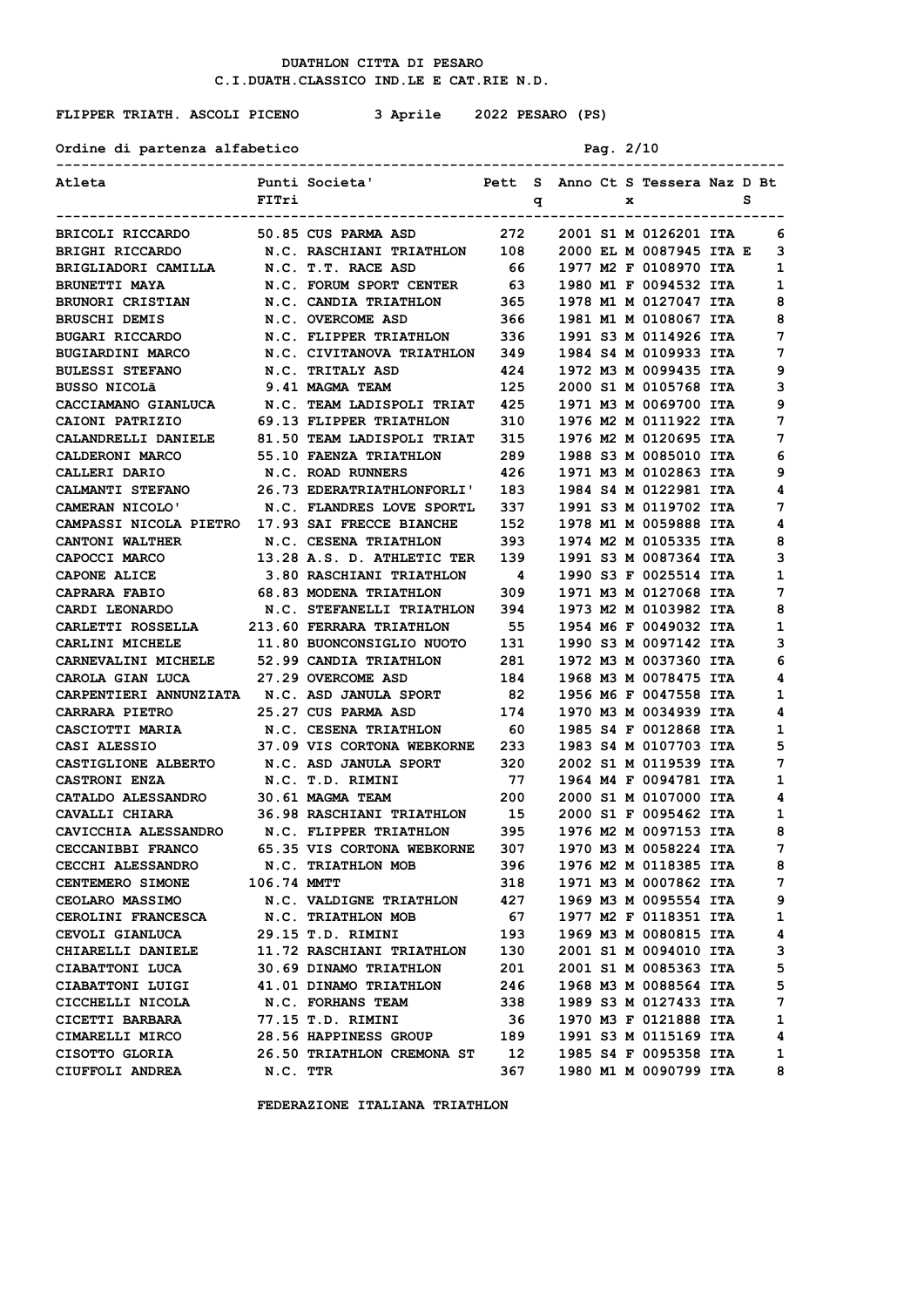## **FLIPPER TRIATH. ASCOLI PICENO 3 Aprile 2022 PESARO (PS)**

| Ordine di partenza alfabetico      |           |                                                                                    |       |   | Pag. 3/10 |   |                                   |   |                |
|------------------------------------|-----------|------------------------------------------------------------------------------------|-------|---|-----------|---|-----------------------------------|---|----------------|
| Atleta                             | FITri     | Punti Societa'                                                                     |       | q |           | x | Pett S Anno Ct S Tessera Naz D Bt | s |                |
| COCCHI GIOELE                      |           | --------------------------<br>58.32 TEAM LADISPOLI TRIAT 293 1983 S4 M 0117429 ITA |       |   |           |   |                                   |   | 6              |
| COCCIA CRISTINA                    |           | 172.44 TERAMO TRIATHLON                                                            | 54    |   |           |   | 1979 M1 F 0121904 ITA             |   | 1              |
| COCCIA VALERIA M.                  |           | 71.22 FLIPPER TRIATHLON                                                            | 34    |   |           |   | 1975 M2 F 0014667 ITA             |   | 1              |
| COLGAN DAVID                       |           | N.C. BUSHIDO TRI & RUN                                                             | 368   |   |           |   | 1981 M1 M 0090272 ITA             |   | 8              |
| COLONNA ENZO                       |           | 56.98 ROMAGNATRI                                                                   | 292   |   |           |   | 1957 M6 M 0013816 ITA             |   | 2              |
| COLPO ANNA                         |           | 90.79 THERMAE SPORT PDNTRI 42                                                      |       |   |           |   | 1982 M1 F 0118840 ITA             |   | 1              |
| CONTI CLAUDIO M.C. HAPPINESS GROUP |           |                                                                                    | 369   |   |           |   | 1979 M1 M 0104723 ITA             |   | 8              |
| <b>CORBANI SARA</b>                |           | 63.66 CUS PARMA ASD                                                                | 31    |   |           |   | 1996 S2 F 0100792 ITA             |   | 1              |
| CORDIOLI CRISTINA                  |           | N.C. WOMAN TRIATHLON                                                               | 68    |   |           |   | 1977 M2 F 0101103 ITA             |   | 1              |
| COREGGIOLI STEFANO                 |           | 28.45 FERRARA TRIATHLON                                                            | 188   |   |           |   | 1976 M2 M 0102979 ITA             |   | 4              |
| CORGNOLI OMAR                      |           | N.C. T.D. RIMINI                                                                   | 370   |   |           |   | 1979 M1 M 0112888 ITA             |   | 8              |
| CORTI MARCO                        |           | 2.51 ZEROTRENTA TRIATHLON 109                                                      |       |   |           |   | 1986 S4 M 0090360 ITA             |   | 3              |
| COSTAGLI GIAMPIERO                 |           | <b>N.C. ELBAMAN TEAM</b>                                                           | 452   |   |           |   | 1966 M4 M 0050615 ITA             |   | 9              |
| <b>COSTAMAGNA CHIARA</b>           |           | 44.87 VALDIGNE TRIATHLON                                                           | 22    |   |           |   | 1987 S4 F 0101790 ITA             |   | 1              |
| CRESCENZI CARLO                    |           | 37.53 FLIPPER TRIATHLON                                                            | 236   |   |           |   | 1982 M1 M 0094358 ITA             |   | 5              |
| CRESCENZI SIMONE                   |           | 35.03 TERNI TRIATHLON                                                              | 221   |   |           |   | 1977 M2 M 0100253 ITA             |   | 5              |
| <b>CRESTA TOMMASO</b>              |           | <b>16.98 A.S. D. ATHLETIC TER</b>                                                  | 149   |   |           |   | 1990 S3 M 0110073 ITA             |   | 3              |
|                                    |           | CROVA MARIA BEATRICE N.C. THERMAE SPORT PDNTRI                                     | 69    |   |           |   | 1974 M2 F 0031281 ITA             |   | 1              |
| CRUDELINI ILARIO                   |           | <b>39.60 DINAMO TRIATHLON</b>                                                      | 242   |   |           |   | 1975 M2 M 0112076 ITA             |   | 5              |
| <b>CUCCO GIANFRANCO</b>            |           | 7.77 SAI FRECCE BIANCHE 105                                                        |       |   |           |   | 1990 EL M 0101833 ITA E           |   | з              |
| CUNEO PAOLO                        |           | <b>N.C. ALBA TRI</b>                                                               | 467   |   |           |   | 1960 M5 M 0042881 ITA             |   | 9              |
| D'ALFONSO SALVATORE                | 39.02 TTR |                                                                                    | 241   |   |           |   | 1977 M2 M 0098816 ITA             |   | 5              |
| D'ALTRI LORENZO                    |           | 13.31 RASCHIANI TRIATHLON                                                          | 140   |   |           |   | 2000 S1 M 0100080 ITA             |   | 3              |
| D'AMICO MARCO                      |           | <b>26.01 FORUM SPORT CENTER</b>                                                    | 181   |   |           |   | 1978 M1 M 0107266 ITA             |   | 4              |
| D'ANGELI VALENTINA                 |           | N.C. DOLOTEAM                                                                      | 61    |   |           |   | 1985 S4 F 0098735 ITA             |   | 1              |
| D'ETTORRE VINCENZO                 |           | N.C. DOLOTEAM                                                                      | 468   |   |           |   | 1961 M5 M 0092150 ITA             |   | 9              |
| DALL'AGATA ALBERTO                 |           | 33.55 FAENZA TRIATHLON                                                             | 212   |   |           |   | 1976 M2 M 0056531 ITA             |   | 5              |
| DE ANGELIS MAURIZIO                |           | 61.38 FLIPPER TRIATHLON                                                            | 298   |   |           |   | 1961 M5 M 0084042 ITA             |   | 6              |
| DE LUCA DAVIDE                     |           | 45.95 DOLOTEAM                                                                     | 263   |   |           |   | 1984 S4 M 0087573 ITA             |   | 6              |
| DE MAIO GIUSEPPE                   |           | 47.46 CANOTTIERI NAPOLI                                                            | 266 — |   |           |   | 1957 M6 M 0076981 ITA             |   | 2              |
| DE MARCHI JACKLIN                  |           | 54.93 ASD JESOLO TRIATHLON 29                                                      |       |   |           |   | 1985 S4 F 0101369 ITA             |   | 1              |
| <b>DE MARIA FABIO</b>              |           | N.C. ASD LIFE TRIATHLON                                                            | 371   |   |           |   | 1979 M1 M 0125179 ITA             |   | 8              |
| DE PIERI DAVIDE                    |           | <b>N.C. TAPATRIATHLON TEAM</b>                                                     | 397   |   |           |   | 1976 M2 M 0107864 ITA             |   | 8              |
| DE SANTIS ELISABETTA               |           | 136.33 PODISTICA SOLIDARIET                                                        | 52    |   |           |   | 1962 M5 F 0095615 ITA             |   | 1              |
|                                    |           | DE VINCENTI GIANLUIGI 24.73 A.S.D. TORINO TRIATH                                   | 170   |   |           |   | 1978 M1 M 0098870 ITA             |   | 4              |
| DEGASPERI ALESSANDRO 4.22 DOLOTEAM |           |                                                                                    | 104   |   |           |   | 1980 EL M 0009935 ITA E           |   | з              |
| <b>DEGIUGNO ALESSANDRA</b>         |           | 42.16 VALDIGNE TRIATHLON                                                           | 18    |   |           |   | 1971 M3 F 0095826 ITA             |   | $\mathbf{1}$   |
| DEL PIVO WILLIAM                   |           | 43.42 DINAMO TRIATHLON                                                             | 252   |   |           |   | 1973 M2 M 0090821 ITA             |   | 6              |
| DELVECCHIO ENRICO                  |           | 43.48 FANO+SPORT TRIATHLON                                                         | 253   |   |           |   | 1978 M1 M 0120431 ITA             |   | 6              |
| DEMARIA GIULIA                     |           | N.C. HYDRO SPORT                                                                   | 57    |   |           |   | 1991 S3 F 0089228 ITA             |   | 1              |
| DEMOZZI DAVIDE                     |           | N.C. BUONCONSIGLIO NUOTO                                                           | 327   |   |           |   | 1993 S2 M 0109176 ITA             |   | 7              |
| <b>DEPPIERI MASSIMO</b>            |           | 46.66 ASI TRIATHLON NOALE                                                          | 265   |   |           |   | 1971 M3 M 0112346 ITA             |   | 6              |
| <b>DEZI MASSIMILIANO</b>           |           | <b>N.C. FLIPPER TRIATHLON</b>                                                      | 428   |   |           |   | 1972 M3 M 0023993 ITA             |   | 9              |
| DI CARMINE GIANLUIGI               |           | N.C. MAIELLA TRIATHLON                                                             | 453   |   |           |   | 1964 M4 M 0098835 ITA             |   | 9              |
| DI DOMENICO LUCIANO                |           | N.C. ASD TRICOOL GIULIANO                                                          | 454   |   |           |   | 1964 M4 M 0121236 ITA             |   | 9              |
| DI GENNARO NORMANNO                |           | 42.75 TERAMO TRIATHLON                                                             | 249   |   |           |   | 1950 M7 M 0061621 ITA             |   | $\overline{2}$ |
| DI MAURO VITO                      |           | 38.18 ACQUAMARINA PALESE                                                           | 237   |   |           |   | 1975 M2 M 0109319 ITA             |   | 5              |
| DODDI GIOVANNI                     |           | 25.35 PUROSANGUE ASD                                                               | 175   |   |           |   | 1963 M4 M 0102496 ITA             |   | 4              |
| DRINGOLI LUCA                      |           | N.C. EMPOLI TRIATHLON                                                              | 455   |   |           |   | 1964 M4 M 0084808 ITA             |   | 9              |
| DRUDI MARCO                        |           | N.C. DINAMO TRIATHLON                                                              | 372   |   |           |   | 1979 M1 M 0101344 ITA             |   | 8              |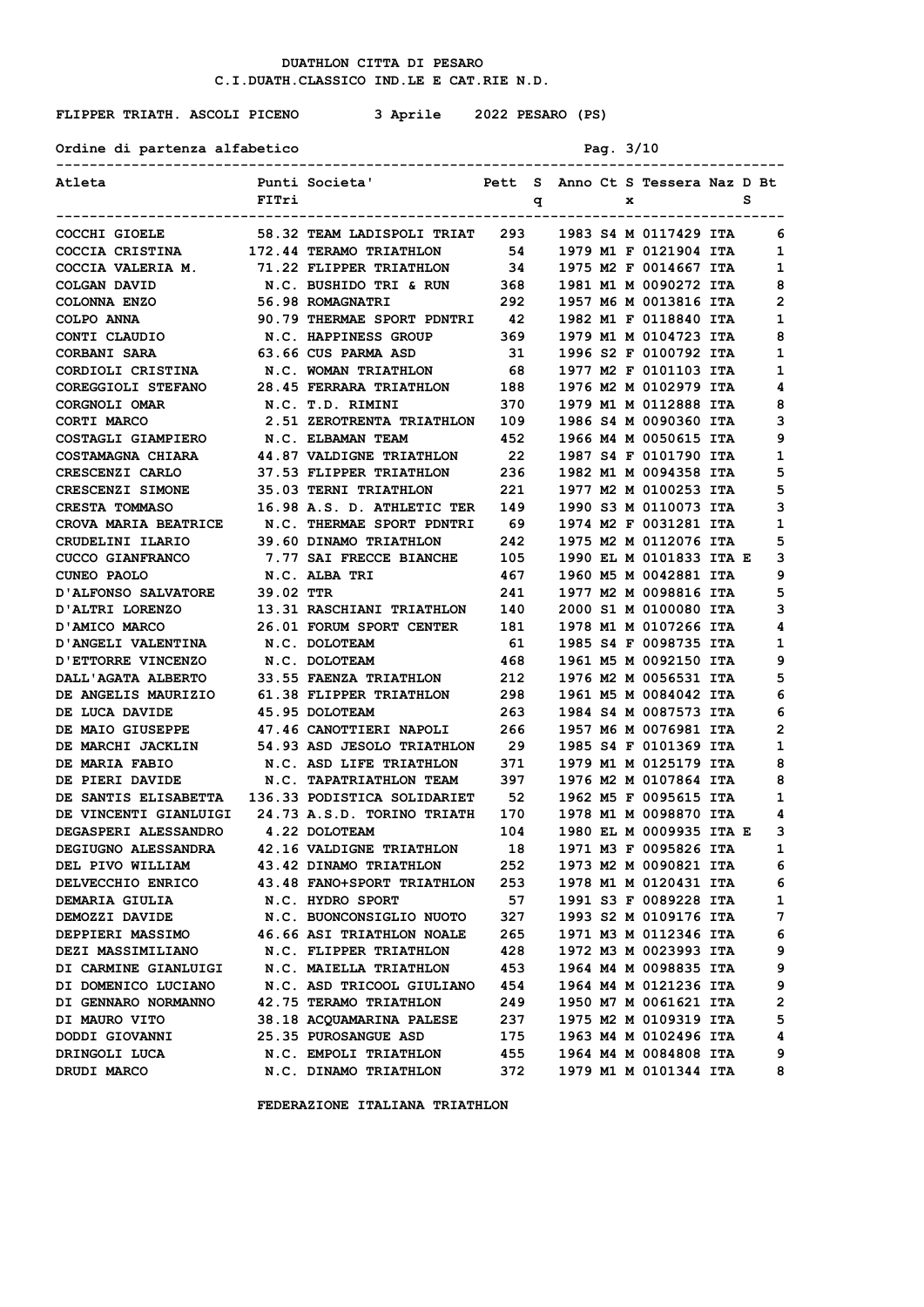## **FLIPPER TRIATH. ASCOLI PICENO 3 Aprile 2022 PESARO (PS)**

Ordine di partenza alfabetico Pag. 4/10

| Atleta                                              |            | Punti Societa'<br>Pett S Anno Ct S Tessera Naz D Bt |     |   |  |   |                         |   |
|-----------------------------------------------------|------------|-----------------------------------------------------|-----|---|--|---|-------------------------|---|
|                                                     | FITri      |                                                     |     | q |  | x |                         | s |
| <b>DUCHI ALESSANDRO</b>                             |            | N.C. TRIATHLON TRASIMENO 398 1973 M2 M 0075883 ITA  |     |   |  |   |                         | 8 |
| DUCHI NICOLA                                        |            | 6.48 DOLOTEAM                                       | 117 |   |  |   | 1998 S1 M 0111340 ITA   | 3 |
| EVANGELISTI MARCO 33.81 FERRARA TRIATHLON 215       |            |                                                     |     |   |  |   | 1973 M2 M 0111836 ITA   | 5 |
| <b>FABBRONI ENRICO</b>                              |            | N.C. FANO+SPORT TRIATHLON 350                       |     |   |  |   | 1985 S4 M 0107510 ITA   | 7 |
| FADIGATI EMILIO                                     |            | N.C. TRI RACE ROCK TEAM 429                         |     |   |  |   | 1969 M3 M 0118602 ITA   | 9 |
| <b>FALCONIERI DILETTA</b>                           | 86.26 VTT  |                                                     | 40  |   |  |   | 1987 S4 F 0116441 ITA   | 1 |
| <b>FANIGLIULO EMANUELE</b>                          |            | 54.34 A.S.D. FOLIGNO TRIAT 285                      |     |   |  |   | 1962 M5 M 0116853 ITA   | 6 |
| <b>FANTINI FABIO</b>                                | N.C. V-TRI |                                                     | 373 |   |  |   | 1980 M1 M 0117283 ITA   | 8 |
| <b>FARACO EMANUELE</b>                              |            | 5.29 TERRA DELLO SPORT                              | 114 |   |  |   | 1991 S3 M 0068875 ITA   | 3 |
| FATTORI CRISTINA N.C. ROMAGNATRI                    |            |                                                     | 78  |   |  |   | 1967 M4 F 0095555 ITA   | 1 |
| FAVERSANI MARCO 25.40 RASCHIANI TRIATHLON 176       |            |                                                     |     |   |  |   | 2001 S1 M 0088143 ITA   | 4 |
| <b>FELICISSIMO MASSIMO</b>                          |            | N.C. FLIPPER TRIATHLON 430                          |     |   |  |   | 1971 M3 M 0113021 ITA   | 9 |
| FELLI ROBERTO                                       |            | N.C. BUSTO ARSIZIO A.R.C. 351                       |     |   |  |   | 1984 S4 M 0057392 ITA   | 8 |
| <b>FELTRE GIACOMO</b>                               |            | N.C. TRI ALTO ADIGE                                 | 399 |   |  |   | 1974 M2 M 0095181 ITA   | 8 |
| FERIOZZI FEDERICO N.C. FLIPPER TRIATHLON 328        |            |                                                     |     |   |  |   | 1994 S2 M 0127765 ITA   | 7 |
| FERRARESI CRISTIANO 20.13 CUS FERRARA               |            |                                                     | 156 |   |  |   | 1971 M3 M 0100829 ITA   | 4 |
| FERRARI PIETRO                                      |            | N.C. DINAMO TRIATHLON 374                           |     |   |  |   | 1981 M1 M 0105085 ITA   | 8 |
| <b>FERRI FABRIZIO</b>                               |            | 33.30 TEAM LADISPOLI TRIAT 210                      |     |   |  |   | 1975 M2 M 0077080 ITA   | 5 |
| FIORI PAOLO                                         |            | N.C. THE HURRICANE S.S.D.                           | 400 |   |  |   | 1977 M2 M 0092540 ITA   | 8 |
| FIORINI SIMONA                                      |            | 52.22 RASCHIANI TRIATHLON                           | 27  |   |  |   | 1997 S2 F 0078377 ITA   | 1 |
| FONTANA MATTEO                                      |            | 1.18 CUS PROPATRIA MILANO 102                       |     |   |  |   | 1992 EL M 0076349 ITA E | з |
| FONTANA NICOLO' 9.82 VALDIGNE TRIATHLON             |            |                                                     | 126 |   |  |   | 1999 S1 M 0084868 ITA   | 3 |
| <b>FONTANOT FRANCESCO</b>                           | N.C. TTR   |                                                     | 431 |   |  |   | 1968 M3 M 0081891 ITA   | 9 |
| <b>FOPPOLO PIETRO</b>                               |            | 7.51 RASCHIANI TRIATHLON 118                        |     |   |  |   | 1992 S3 M 0093018 ITA   | 3 |
| <b>FRACASSI ANTONIO</b>                             |            | N.C. T.D. RIMINI                                    | 432 |   |  |   | 1971 M3 M 0118744 ITA   | 9 |
| FRATTINI ALBERTO                                    |            | <b>35.46 FAENZA TRIATHLON</b>                       | 223 |   |  |   | 1965 M4 M 0037153 ITA   | 5 |
| FRIGERIO FEDERICA                                   |            | <b>17.80 VENUS TRIATHLON</b>                        | - 6 |   |  |   | 1998 S1 F 0113113 ITA   | 1 |
| FRONZA MARCO                                        |            | 18.35 BUONCONSIGLIO NUOTO 154                       |     |   |  |   | 1968 M3 M 0084349 ITA   | 4 |
|                                                     |            |                                                     | 147 |   |  |   | 1993 S2 M 0116693 ITA   | з |
| <b>GAGGIOLI PAOLA</b>                               | N.C. TTS   |                                                     | 79  |   |  |   | 1965 M4 F 0107580 ITA   | 1 |
| <b>GAIANI MASSIMILIANO BR 29.29 VENUS TRIATHLON</b> |            |                                                     | 194 |   |  |   | 1976 M2 M 0090423 ITA   | 4 |
| <b>GALEAZZI ALESSANDRO</b>                          |            | N.C. PODISTICA SOLIDARIET 456                       |     |   |  |   | 1963 M4 M 0083180 ITA   | 9 |
| <b>GALLAZZI PAOLO</b>                               |            | 31.75 T.D. RIMINI                                   | 205 |   |  |   | 1968 M3 M 0042887 ITA   | 5 |
| <b>GALUPPO RUGGERO</b>                              |            | N.C. ASI TRIATHLON NOALE 457                        |     |   |  |   | 1965 M4 M 0119877 ITA   | 9 |
| <b>GAMBITTA DANIELE</b>                             |            | 5.47 MAGMA TEAM                                     | 115 |   |  |   | 2002 S1 M 0099837 ITA   | з |
| GANDINI GLORIA                                      |            | 121.90 TRIIRON                                      | 50  |   |  |   | 1960 M5 F 0085024 ITA   | 1 |
| <b>GARBARINO MARTINA</b>                            |            | 21.18 A.S. VIRTUS                                   | 9   |   |  |   | 1998 S1 F 0100995 ITA   | 1 |
| <b>GARZONI ETTORE</b>                               |            | 38.46 FERALPI TRIATHLON                             | 238 |   |  |   | 1959 M5 M 0016663 ITA   | 5 |
| <b>GENNESI ALESSANDRO</b>                           |            | 17.80 POLISPORTIVA LOSA                             | 151 |   |  |   | 1972 M3 M 0107582 ITA   | 4 |
| GHELLI FEDERICO                                     |            | 13.00 CUS PROPATRIA MILANO                          | 137 |   |  |   | 1991 S3 M 0113867 ITA   | 3 |
| GHILARDI FABRIZIO                                   |            | N.C. VALDIGNE TRIATHLON                             | 458 |   |  |   | 1967 M4 M 0107427 ITA   | 9 |
| GIACOMELLI FLAVIO                                   |            | <b>N.C. ENERGIA</b>                                 | 375 |   |  |   | 1981 M1 M 0119799 ITA   | 8 |
| GIAMMONA INDACO LUCA A 13.69 MAGMA TEAM             |            |                                                     | 142 |   |  |   | 1991 S3 M 0090338 ITA   | 3 |
| GILARDI GUGLIELMO                                   |            | 13.46 RASCHIANI TRIATHLON                           | 141 |   |  |   | 2002 S1 M 0095323 ITA   | 3 |
| GILIOLI SAMUELE SILLA                               |            | 20.50 T.D. RIMINI                                   | 157 |   |  |   | 1995 S2 M 0096432 ITA   | 4 |
| GIORGIO EMILIO                                      |            | N.C. ASD JANULA SPORT                               | 321 |   |  |   | 2002 S1 M 0106986 ITA   | 7 |
| GIOVAGNOLI GIANPAOLO                                |            | 28.63 FLIPPER TRIATHLON                             | 190 |   |  |   | 1973 M2 M 0065227 ITA   | 4 |
| GISMONDI FEDERICA                                   |            | 96.92 DOLOTEAM                                      | 44  |   |  |   | 1983 S4 F 0019912 ITA   | 1 |
| <b>GIULIETTI ANDREA</b>                             |            | 36.96 CANDIA TRIATHLON                              | 231 |   |  |   | 1991 S3 M 0125457 ITA   | 5 |
| GIUNTA FEDERICO                                     |            | 53.22 CUS PROPATRIA MILANO                          | 283 |   |  |   | 1991 S3 M 0042418 ITA   | 6 |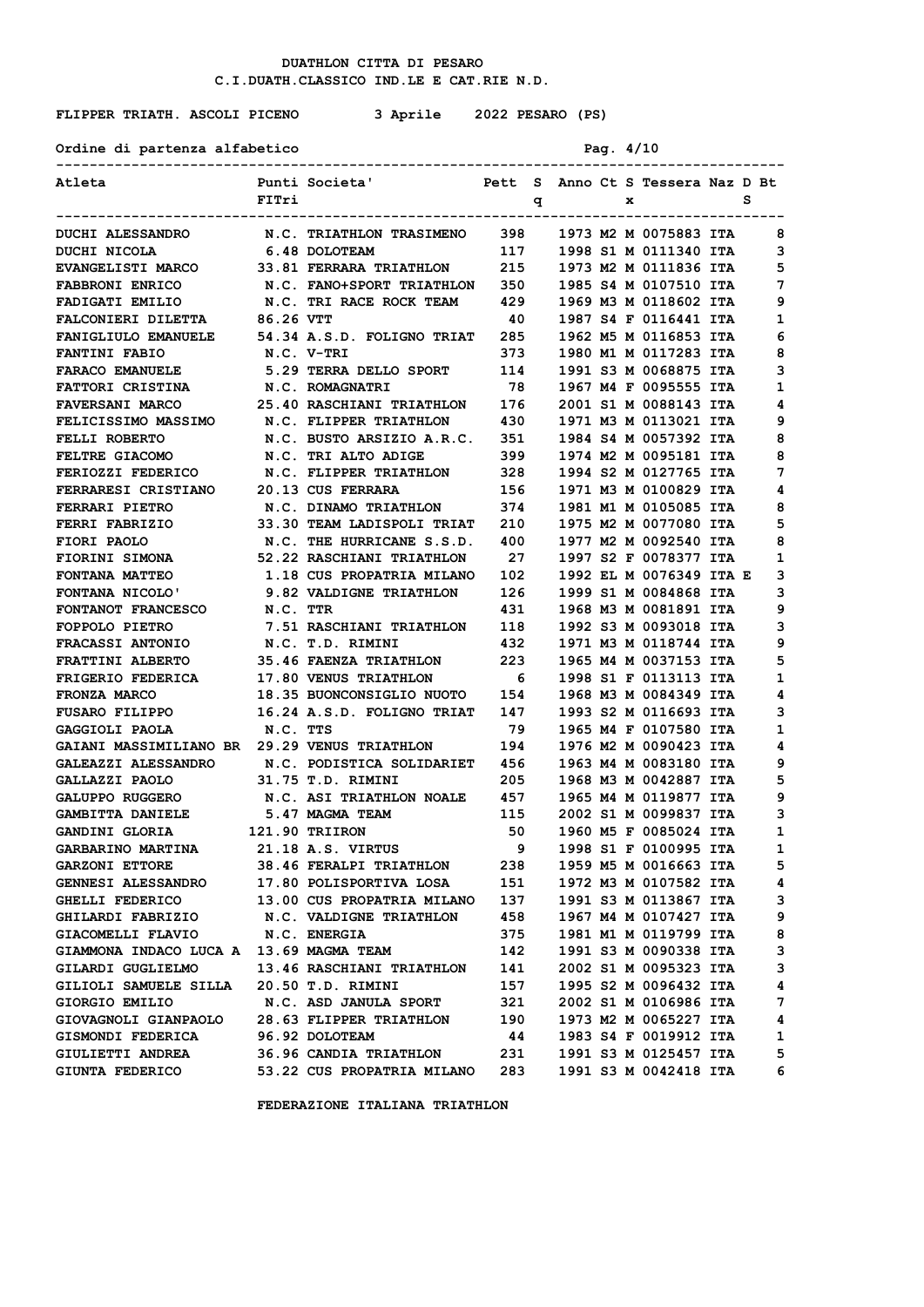## **FLIPPER TRIATH. ASCOLI PICENO 3 Aprile 2022 PESARO (PS)**

Ordine di partenza alfabetico Pag. 5/10

| Atleta                                                                |          | Punti Societa'                         Pett  S   Anno Ct S  Tessera Naz D Bt    |                                          |  |   |                                                        |              |
|-----------------------------------------------------------------------|----------|---------------------------------------------------------------------------------|------------------------------------------|--|---|--------------------------------------------------------|--------------|
|                                                                       | FITri    |                                                                                 | $\mathbf{q}$                             |  | x |                                                        | s            |
| <b>GRENTI EMANUELE</b>                                                |          | ----------------------------<br>8.88 CUS PARMA ASD                              |                                          |  |   | 121 1995 S2 M 0073361 ITA                              | 3            |
| GRIBI LOTFI                                                           |          | 14.32 TRIIRON                                                                   |                                          |  |   | 145 1989 S3 M 0120030 ITA                              | 3            |
| GRILLI STEFANO M.C. ASD TRICOOL GIULIANO 459 1966 M4 M 0108489 ITA    |          |                                                                                 |                                          |  |   |                                                        | 9            |
| GRIMALDI GABRIELE 9.04 MAGMA TEAM                                     |          |                                                                                 |                                          |  |   | 122 1996 S2 M 0088690 ITA                              | 3            |
| GRIMALDI SIMONA MARIA 144.34 MAGMA TEAM                               |          |                                                                                 |                                          |  |   |                                                        | 1            |
| <b>GRISONI EVA</b>                                                    |          | 42.30 LYKOS TRIATHLON TEAM 19 1977 M2 F 0116138 ITA                             |                                          |  |   | 53 1973 M2 F 0093791 ITA                               | 1            |
| <b>GUAGLIATA SERENA</b>                                               |          | N.C. CUS FERRARA                                                                |                                          |  |   | 70 1973 M2 F 0100827 ITA                               | 1            |
| <b>GUERRA ALICE</b>                                                   |          | N.C. DINAMO TRIATHLON 58 1988 S3 F 0112387 ITA                                  |                                          |  |   |                                                        | 1            |
| GUSELLA ALBERTO M.C. STEFANELLI TRIATHLON 352 1986 S4 M 0109941 ITA   |          |                                                                                 |                                          |  |   |                                                        | 8            |
| IACUCCI DILETTA                                                       |          | 98.79 HAPPINESS GROUP                                                           |                                          |  |   | 45 1988 S3 F 0108165 ITA                               | 1            |
| <b>IANNONE MASSIMO</b>                                                |          | 73.52 RUNNERS SALO'                                                             |                                          |  |   |                                                        | 7            |
| INCAINI RICCARDO                                                      |          | <b>22.80 SBR 3ATHLON</b>                                                        |                                          |  |   | 313 1973 M2 M 0114404 ITA<br>165 1988 S3 M 0093876 ITA | 4            |
| <b>INVERNI ALESSANDRO</b>                                             |          | 25.47 A.S.D. FOLIGNO TRIAT 178 1991 S3 M 0123596 ITA                            |                                          |  |   |                                                        | 4            |
| IOVINO CRISTIAN                                                       |          | N.C. LBM SPORT TEAM                                                             |                                          |  |   | 401 1976 M2 M 0113478 ITA                              | 9            |
| LA PASTA RAFFAELE 50.58 UNICUSANO POSILLIPO 271 1976 M2 M 0070283 ITA |          |                                                                                 |                                          |  |   |                                                        | 6            |
| LA SALANDRA ANTHONY AL 22.27 SBR 3ATHLON                              |          |                                                                                 |                                          |  |   | 163 1984 S4 M 0057308 ITA                              | 4            |
| LAMPA GIORGIO                                                         |          | 11.98 CIVITANOVA TRIATHLON 133 1991 S3 M 0108550 ITA                            |                                          |  |   |                                                        | 3            |
| LANARI GIAN LUCA                                                      |          |                                                                                 |                                          |  |   | 1971 M3 M 0086811 ITA                                  | 9            |
| LANNI ANTONIO                                                         |          | N.C. PESARO TRIATHLON              433<br>N.C. ASD JANULA SPORT             472 |                                          |  |   | 1949 M7 M 0001681 ITA                                  | 2            |
| <b>LANTERNA LUCIO</b>                                                 |          | N.C. CUS PROPATRIA MILANO 434                                                   |                                          |  |   | 1970 M3 M 0091938 ITA                                  | 9            |
| <b>LEONI SIMONE</b>                                                   |          | 40.97 CENTRO NUOTOMACERATA 245 1970 M3 M 0103157 ITA                            |                                          |  |   |                                                        | 5            |
| LIBANORA LUCA                                                         | 38.82 A3 |                                                                                 | 240                                      |  |   | 1962 M5 M 0055731 ITA                                  | 5            |
| <b>LIGUORI ROBERTA</b>                                                |          | N.C. T.D. RIMINI                                                                |                                          |  |   | 1973 M2 F 0090806 ITA                                  | 1            |
| LO FARO DOMENICO                                                      |          | 16.13 MAGMA TEAM                                                                | $\begin{array}{c} 71 \\ 146 \end{array}$ |  |   | 1968 M3 M 0024857 ITA                                  | 3            |
| LODDE LUCA                                                            |          | <b>62.63 HAPPINESS GROUP</b>                                                    | 303                                      |  |   | 1983 S4 M 0105054 ITA                                  | 7            |
| LOI FRANCESCA N.C. TRITALY ASD                                        |          |                                                                                 |                                          |  |   | 59 1988 S3 F 0124736 ITA                               | 1            |
| LOMBARDI STEFANO 3.28 VENUS TRIATHLON 110                             |          |                                                                                 |                                          |  |   | 1997 S2 M 0115852 ITA                                  | 3            |
| LOSS LORENZO                                                          |          | 29.92 VIS CORTONA WEBKORNE 198                                                  |                                          |  |   | 1971 M3 M 0062146 ITA                                  | 4            |
| LUCIANI STEFANO N.C. SPORTEGO TEAM                                    |          |                                                                                 | 402                                      |  |   | 1977 M2 M 0027657 ITA                                  | 9            |
| <b>LUCONI ROBERTO</b>                                                 |          | N.C. HAPPINESS GROUP                                                            | 460                                      |  |   | 1964 M4 M 0097504 ITA                                  | 9            |
| LUNARDINI MARCELLO                                                    |          | 34.26 T.T. RACE ASD                                                             | 216                                      |  |   | 1980 M1 M 0099854 ITA                                  | 5            |
| LUPPI DANIELE                                                         |          | 35.93 MODENA TRIATHLON 225                                                      |                                          |  |   | 1971 M3 M 0076910 ITA                                  | 5            |
| MAFFUCCI MARCO GIUSEPP 32.39 TRI TEAM BRIANZA 207                     |          |                                                                                 |                                          |  |   | 1984 S4 M 0114946 ITA                                  | 5            |
| MALAGOLI NICHOLAS 25.47 SPORTINGCLUBSASSUOLO 179                      |          |                                                                                 |                                          |  |   | 1992 S3 M 0119553 ITA                                  | 4            |
| MALERBA ALFREDO ANDREA 36.16 MAGMA TEAM                               |          |                                                                                 |                                          |  |   | 227 1978 M1 M 0107340 ITA                              | 5            |
|                                                                       |          |                                                                                 |                                          |  |   |                                                        | 8            |
|                                                                       |          |                                                                                 |                                          |  |   |                                                        | 7            |
| <b>MANDOLINI FEDERICO</b>                                             |          | 26.31 DINAMO TRIATHLON                                                          | 182                                      |  |   | 1981 M1 M 0102935 ITA                                  | 4            |
| <b>MANGIAROTTI MARCO</b>                                              |          | N.C. TRIATHLON CREMONA ST                                                       | 403                                      |  |   | 1975 M2 M 0050479 ITA                                  | 9            |
| MANZO DANIELE                                                         |          | N.C. TEAM LADISPOLI TRIAT                                                       | 469                                      |  |   | 1962 M5 M 0081906 ITA                                  | 9            |
| <b>MARANO FABIO</b>                                                   |          | 40.58 A.S.D. FOLIGNO TRIAT 244                                                  |                                          |  |   | 1976 M2 M 0104369 ITA                                  | 5            |
| <b>MARCHELLI MICHELE</b>                                              |          | 10.22 CUS PROPATRIA MILANO                                                      | 127                                      |  |   | 1995 S2 M 0112390 ITA                                  | 3            |
| MARCHETTI LORENZO                                                     |          | 35.67 FIRENZE TRI                                                               | 224                                      |  |   | 1976 M2 M 0104307 ITA                                  | 5            |
| <b>MARIOTTI MARCO</b>                                                 |          | N.C. CESENA TRIATHLON                                                           | 474                                      |  |   | 1985 S4 M 0119564 ITA                                  | 9            |
| <b>MARRA ALESSANDRO</b>                                               |          | N.C. TRI EVOLUTION                                                              | 435                                      |  |   | 1971 M3 M 0086834 ITA                                  | 9            |
| <b>MARTELLA FEDERICO</b>                                              |          | N.C. PODISTICA SOLIDARIET                                                       | 330                                      |  |   | 1996 S2 M 0121067 ITA                                  | 7            |
| <b>MARTINI DAVIDE</b>                                                 |          | 27.48 SAI FRECCE BIANCHE                                                        | 185                                      |  |   | 1999 S1 M 0112086 ITA                                  | 4            |
| <b>MASIN RUGGERO</b>                                                  |          | N.C. PADOVA TRIATHLON                                                           | 461                                      |  |   | 1967 M4 M 0091166 ITA                                  | 9            |
| <b>MATARESE GIOVANNI</b>                                              |          | N.C. OVERCOME ASD                                                               | 339                                      |  |   | 1988 S3 M 0117554 ITA                                  | 7            |
| <b>MAZZANTE VALTER</b>                                                |          | 59.97 CIVITANOVA TRIATHLON                                                      | 296                                      |  |   | 1954 M6 M 0104437 ITA                                  | $\mathbf{2}$ |
| <b>MAZZUCCO EDOARDO</b>                                               |          | 8.77 SAI FRECCE BIANCHE                                                         | 120                                      |  |   | 2000 S1 M 0115601 ITA                                  | 3            |
|                                                                       |          |                                                                                 |                                          |  |   |                                                        |              |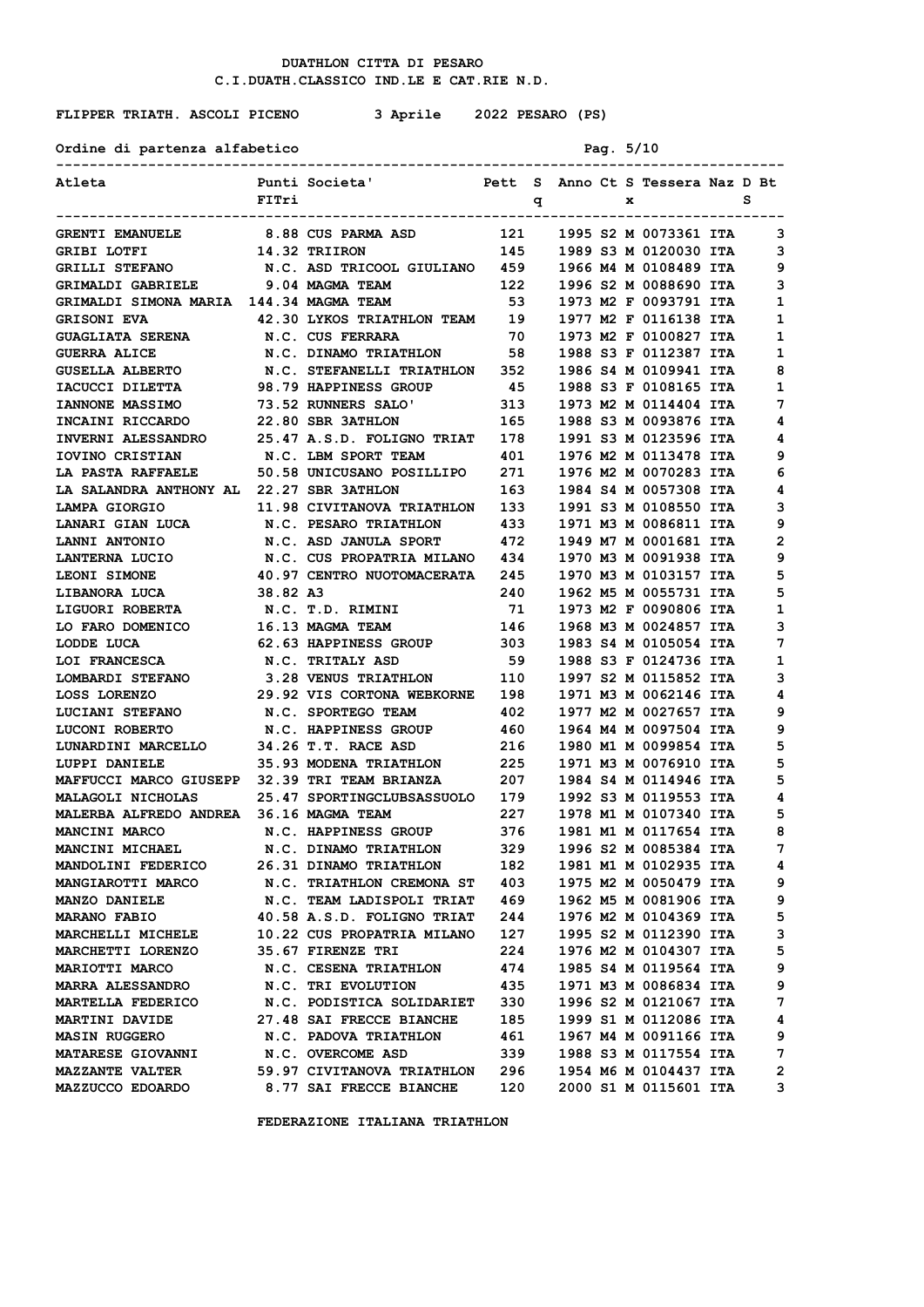#### **FLIPPER TRIATH. ASCOLI PICENO 3 Aprile 2022 PESARO (PS)**

**Ordine di partenza alfabetico Pag. 6/10**

**--------------------------------------------------------------------------------------- Atleta Punti Societa' Pett S Anno Ct S Tessera Naz D Bt F F F E S S --------------------------------------------------------------------------------------- MELDOLI ELENA 32.07 CESENA TRIATHLON 14 1973 M2 F 0092591 ITA 1 MENCARELLI MICHELE N.C. HAPPINESS GROUP 377 1979 M1 M 0104070 ITA 8 MENGUCCI CARLO N.C. DINAMO TRIATHLON 404 1975 M2 M 0112844 ITA 9 MENICHINI GABRIELE 23.33 TERNI TRIATHLON 166 1989 S3 M 0096842 ITA 4 MENONNA MARCO 31.26 VIS CORTONA WEBKORNE 202 1985 S4 M 0124257 ITA 5 MERCI ALBERTO N.C. CESENA TRIATHLON 436 1970 M3 M 0111792 ITA 9 MERCURI CRISTINA 47.76 A.S.D. FOLIGNO TRIAT 24 1980 M1 F 0112178 ITA 1 MEZZETTI ALESSIO 19.58 MAGMA TEAM 155 1978 M1 M 0085203 ITA 4 MICUCCI MARIO N.C. HAPPINESS GROUP 378 1982 M1 M 0123963 ITA 8 MIORI ALBERTA 19.97 BUONCONSIGLIO NUOTO 8 1991 S3 F 0107445 ITA 1 MOAURO ALDO N.C. CUS PADOVA UNIPD 437 1971 M3 M 0105863 ITA 9 MONDINO LUCA 25.45 DOLOTEAM 177 1989 S3 M 0113597 ITA 4 MONETA STEFANIA GRAZIA N.C. BUSTO ARSIZIO A.R.C. 80 1964 M4 F 0036213 ITA 1 MONTALTI MICHELE N.C. CESENA TRIATHLON 379 1979 M1 M 0107530 ITA 8 MONTANARI EMANUELA N.C. FLIPPER TRIATHLON 64 1980 M1 F 0030163 ITA 1 MONTEMAGGI NICHOLAS N.C. FLIPPER TRIATHLON 353 1987 S4 M 0108208 ITA 8 MORELLATO ALESSIO N.C. A3 380 1981 M1 M 0064504 ITA 8 MORESCHI PAOLO N.C. DINAMO TRIATHLON 381 1978 M1 M 0090827 ITA 8 MORETTI GIUSEPPE 36.03 TERNI TRIATHLON 226 1977 M2 M 0092726 ITA 5 MORSINI MICHELA 68.77 TTS 33 1979 M1 F 0112085 ITA 1 MOSCONI GIANMARCO 27.59 CESENA TRIATHLON 186 1971 M3 M 0055272 ITA 4 MUNERONI SIRIO N.C. TEAM LADISPOLI TRIAT 340 1990 S3 M 0118401 ITA 7 MURATORI MASSIMILIANO 34.31 SPORTINGCLUBSASSUOLO 218 1992 S3 M 0114275 ITA 5 NANNINI MASSIMO 31.48 FAENZA TRIATHLON 203 1962 M5 M 0040703 ITA 5 NASCIMBENI SARA 87.65 RASCHIANI TRIATHLON 41 2000 S1 F 0090428 ITA 1 NECCIA MIRCO 35.36 DOLOTEAM 222 1992 S3 M 0120788 ITA 5 NEGOZIO ROBERTO N.C. BUSHIDO TRI & RUN 438 1970 M3 M 0123053 ITA 9 NICOLARDI FRANCESCO FL 13.81 RASCHIANI TRIATHLON 143 1993 S2 M 0063305 ITA 3 NITTI DARIO 37.04 VALDIGNE TRIATHLON 232 1973 M2 M 0116298 ITA 5 NOLFO GAETANO N.C. TEAM LADISPOLI TRIAT 382 1981 M1 M 0100323 ITA 8 NOVENTA VALENTINA N.C. PADOVA TRIATHLON 65 1979 M1 F 0107334 ITA 1**<br> **OBRENO THIJS VALERE N.C. MANTOVA TRIATHLON 354 1987 S4 M 0126622 BEL S 8**<br> **COALDI VALENTINA** 52.05 DOLOTEAM 28 1987 S4 F 9199793 ITA 1 **OBRENO THIJS VALERE M.C. MANTOVA TRIATHLON 354 1987 S4 M 0126622 BEL S 8<br>
<b>ODALDI VALENTINA** 53.05 DOLOTEAM 28 1987 S4 F 0100793 ITA 1 **ODALDI VALENTINA 53.05 DOLOTEAM 28 1987 S4 F 0100793 ITA 1 OPPIOLI DAVIDE N.C. TTR 405 1977 M2 M 0102258 ITA 9 ORTOLANI MICHELE** 54.75 HAPPINESS GROUP 286 1988 S3 M 0119873 ITA 6<br>
PACINI ROBERTO 25.08 T.D. RIMINI 172 1965 M4 M 0080352 ITA 4 **PACINI ROBERTO 25.08 T.D. RIMINI 172 1965 M4 M 0080352 ITA 4 PACINI GIULIO 59,42 DINAMO TRIATHLON 473 2000 S1 M 0119564 ITA 6 PAGANELLI ANDREA N.C. T.D. RIMINI 439 1970 M3 M 0031797 ITA 9 PALADINI CLAUDIA CARME 78.98 THERMAE SPORT PDNTRI 37 2001 S1 F 0076851 ITA 1 PALLOCCHINI FRANCO** 59.76 CENTRO NUOTOMACERATA 295 1982 M1 M 0110705 ITA 6<br>**PANCIROLI LUCA** 30.09 CUS PARMA ASD 199 2000 S1 M 0100365 ITA 4 **PANCIROLI LUCA** 30.09 CUS PARMA ASD 199 2000 S1 M 0100365 ITA 4<br> **PANDOLFI DAVIDE** N.C. PESARO TRIATHLON 462 1964 M4 M 0086713 ITA 9 **PANDOLFI DAVIDE N.C. PESARO TRIATHLON 462 1964 M4 M 0086713 ITA 9**<br> **PANE MASSIMILIANO N.C. ERMES CAMPANIA 406 1974 M2 M 0127196 ITA 9**<br> **PANICCIA DANILO N.C. UDINE TRIATHLON 407 1975 M2 M 0024691 ITA** 9 **PANE MASSIMILIANO N.C. ERMES CAMPANIA 406 1974 M2 M 0127196 ITA 9 PANICCIA DANILO N.C. UDINE TRIATHLON 407 1975 M2 M 0024691 ITA 9 PANTALEONE TONY MICHEL 41.53 FLIPPER TRIATHLON 247 1971 M3 M 0103103 ITA 5 PAOLETTI TOMMASO 4.71 CUS PROPATRIA MILANO 112 2001 S1 M 0094940 ITA 3 PAOLINI ANDREA 1999 S1 M 0109610 ITA 7**<br>PAOLINI GABRIELE 1999 N G ELIPPER ERIALIEN 1440 1971 M3 M 0103857 ITA 1990 P **PAOLINI GABRIELE N.C. FLIPPER TRIATHLON 440 1971 M3 M 0102857 ITA 9 PAOLONI DANIELE 50.02 IMPOSSIBLE226 FORLI' 270 1961 M5 M 0121978 ITA 6 PAOLUCCI FILIPPO N.C. RUN RAN RUN T 355 1987 S4 M 0106812 ITA 8 PAOLUCCI FILIPPO**<br>**PAOLUCCI FILIPPO M.C. RUN RAN RUN T** 355 1987 S4 M 0106812 ITA 8<br>**PAPPERI DANILO** 43.27 DINAMO TRIATHLON 251 1978 M1 M 0100241 ITA 6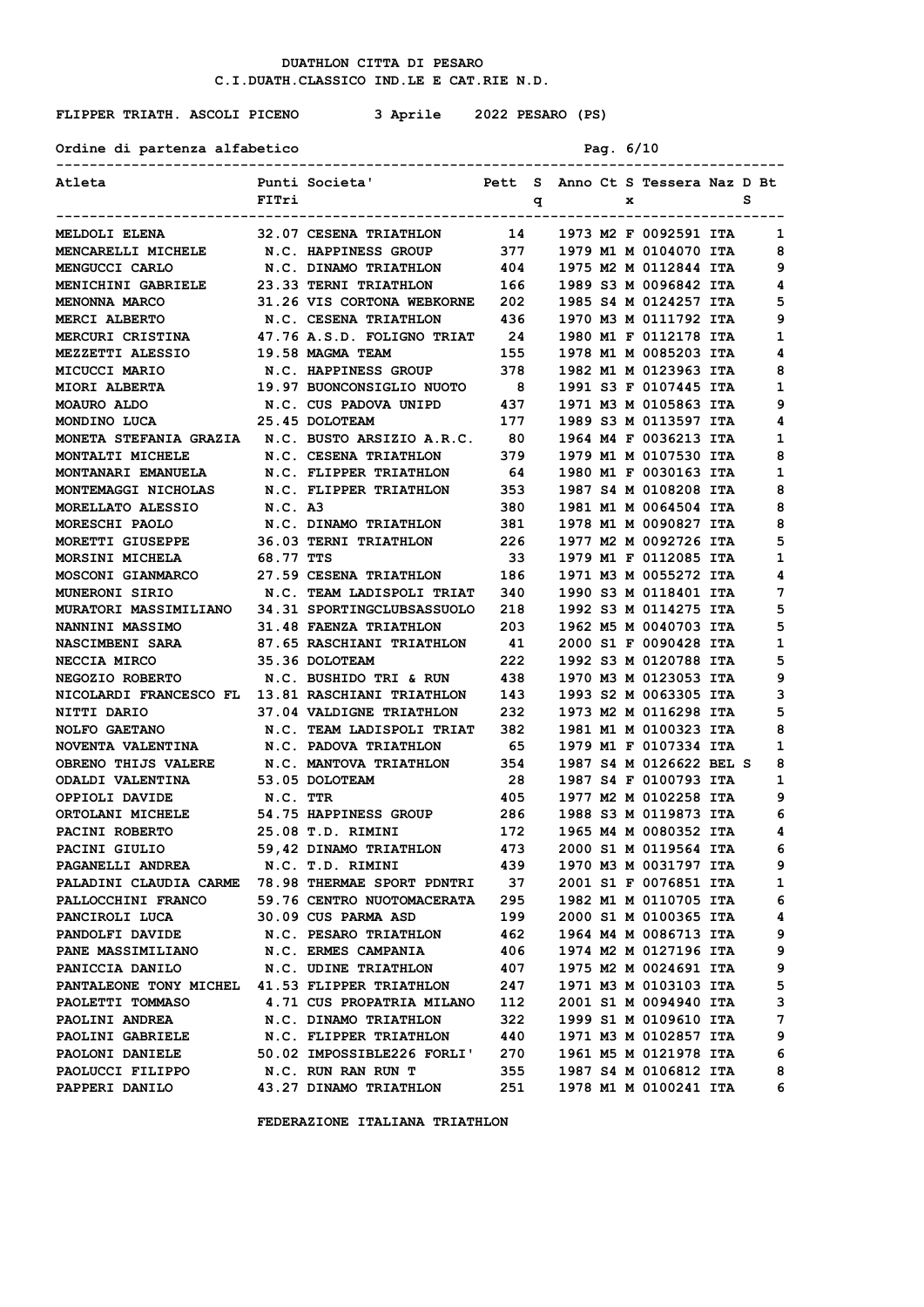### **FLIPPER TRIATH. ASCOLI PICENO 3 Aprile 2022 PESARO (PS)**

| Atleta                                              |           | Punti Societa'<br>Pett S Anno Ct S Tessera Naz D Bt |                         |   |  |   |                         |   |   |
|-----------------------------------------------------|-----------|-----------------------------------------------------|-------------------------|---|--|---|-------------------------|---|---|
|                                                     | FITri     |                                                     |                         | q |  | x |                         | s |   |
| <b>PARADISI ANDREA</b>                              |           | N.C. MAIELLA TRIATHLON 408                          |                         |   |  |   | 1977 M2 M 0073726 ITA   |   | 9 |
| <b>PARADISO ALESSIO</b>                             |           | <b>62.53 RARI NANTES TORINO</b>                     | 302                     |   |  |   | 1965 M4 M 0101987 ITA   |   | 7 |
| <b>PARI MARCO</b>                                   | N.C. TTR  |                                                     | 356                     |   |  |   | 1983 S4 M 0110320 ITA   |   | 8 |
| PARLATO MARCO                                       |           | N.C. TRIATHLON CREMONA ST 409                       |                         |   |  |   | 1973 M2 M 0112756 ITA   |   | 9 |
| <b>PASCALE SILVANO</b>                              |           | 39.66 UNICUSANO POSILLIPO                           | 243                     |   |  |   | 1968 M3 M 0083110 ITA   |   | 5 |
| <b>PASQUALINI BRUNO</b>                             |           | 4.90 A.S.D. TORINO TRIATH                           | 113                     |   |  |   | 1973 M2 M 0044495 ITA   |   | з |
| <b>PASQUALINO ANDREA</b>                            |           | N.C. ASD LIFE TRIATHLON                             | 383                     |   |  |   | 1978 M1 M 0122732 ITA   |   | 8 |
| <b>PASSUELLO DOMENICO</b>                           |           | N.C. TRITALY ASD                                    | 150                     |   |  |   | 1978 M1 M 0055581 ITA   |   | 3 |
| <b>PASTESINI LORENZO</b>                            |           | N.C. T.D. RIMINI                                    | 441                     |   |  |   | 1970 M3 M 0114388 ITA   |   | 9 |
| <b>PASTORE LORENZO</b>                              |           | 24.11 A.S.D. FOLIGNO TRIAT 169                      |                         |   |  |   | 1967 M4 M 0112107 ITA   |   | 4 |
| <b>PATRINICOLA GAIA</b>                             |           | 43.93 MAGMA TEAM                                    | 21                      |   |  |   | 2001 S1 F 0102957 ITA   |   | 1 |
| <b>PAVESI ELENA</b>                                 |           | 107.11 VENUS TRIATHLON 48                           |                         |   |  |   | 1975 M2 F 0092428 ITA   |   | 1 |
| <b>PAVONE RICCARDO</b>                              |           | <b>10.98 MAGMA TEAM</b>                             | 128                     |   |  |   | 2002 S1 M 0114751 ITA   |   | 3 |
| <b>PELLOGIA GIANCARLO</b>                           |           | 51.74 FERALPI TRIATHLON                             | 275                     |   |  |   | 1957 M6 M 0033201 ITA   |   | 2 |
| <b>PERONCINI ELEONORA</b>                           |           | N.C. VALDIGNE TRIATHLON                             | $\overline{\mathbf{3}}$ |   |  |   | 1985 EL F 0076965 ITA E |   | 1 |
| <b>PERRICCI VINCENZO</b>                            |           | 28.92 ACQUAMARINA PALESE                            | 192                     |   |  |   | 1979 M1 M 0125051 ITA   |   | 4 |
| <b>PERUGINI FABIO</b>                               |           | N.C. TRIATHLON MOB                                  | 442                     |   |  |   | 1969 M3 M 0111123 ITA   |   | 9 |
| PETRONI EDOARDO                                     |           | 11.93 TEAM LADISPOLI TRIAT                          | 132                     |   |  |   | 1996 S2 M 0100339 ITA   |   | з |
| PICCALUGA GIUSEPPINA 81.38 TRIATHLON MOB            |           |                                                     | - 39                    |   |  |   | 1979 M1 F 0112744 ITA   |   | 1 |
| <b>PIGNA CORRADO</b>                                |           | 53.03 ASD 3.4 FUN                                   | 282                     |   |  |   | 1961 M5 M 0078837 ITA   |   | 6 |
| <b>PIGNA EVA</b>                                    |           | 118.90 ASD 3.4 FUN                                  | - 49                    |   |  |   | 1988 S3 F 0085828 ITA   |   | 1 |
| PINA MARIA ENRICA                                   |           | 218.46 VALCAVALLINA TRIATHL 56                      |                         |   |  |   | 1961 M5 F 0103883 ITA   |   | 1 |
| <b>PIOLANTI STEFANO</b>                             |           | 45.57 TRIIRON                                       | 261                     |   |  |   | 1954 M6 M 0044550 ITA   |   | 2 |
| PISTOCCHI STEFANO N.C. T.D. RIMINI                  |           |                                                     | 463                     |   |  |   | 1964 M4 M 0018661 ITA   |   | 9 |
| <b>PISTORE PAOLA</b>                                |           | N.C. ASI TRIATHLON NOALE 72                         |                         |   |  |   | 1974 M2 F 0119909 ITA   |   | 1 |
| <b>PITTORE PIER DAMIANO</b>                         |           | 42.27 ASD 3.4 FUN                                   | 248                     |   |  |   | 1975 M2 M 0103737 ITA   |   | 5 |
| <b>PLEBANI GIANFRANCO</b>                           |           | N.C. CIVITANOVA TRIATHLON 464                       |                         |   |  |   | 1966 M4 M 0104122 ITA   |   | 9 |
| <b>POLINORI FLAVIANO</b>                            |           | 45.26 T.D. RIMINI                                   | 258                     |   |  |   | 1963 M4 M 0049322 ITA   |   | 6 |
| <b>POLITO ANDREA</b>                                |           | N.C. VALDIGNE TRIATHLON                             | 410                     |   |  |   | 1974 M2 M 0123126 ITA   |   | 9 |
| POMERI ALESSANDRO         N.C. CIVITANOVA TRIATHLON |           |                                                     | 341                     |   |  |   | 1989 S3 M 0108545 ITA   |   | 7 |
| <b>POTENA ROBERTO</b>                               |           | N.C. DINAMO TRIATHLON                               | 384                     |   |  |   | 1978 M1 M 0097168 ITA   |   | 8 |
| <b>PRATI MAURO</b>                                  |           | 51.83 SPORTINGCLUBSASSUOLO                          | 277                     |   |  |   | 1957 M6 M 0071762 ITA   |   | 2 |
| <b>PRIARONE GIORGIA</b>                             | -2.18 707 |                                                     | $\mathbf{1}$            |   |  |   | 1992 EL F 0041490 ITA E |   | 1 |
| <b>PROSPERI IVAN</b>                                |           | 54.85 FLIPPER TRIATHLON                             | 287                     |   |  |   | 1983 S4 M 0121702 ITA   |   | 6 |
| <b>PRUITI FABIO</b>                                 |           | 22.63 MAGMA TEAM                                    | 164                     |   |  |   | 1986 S4 M 0057428 ITA   |   | 4 |
| PUCCIARELLI ROBERTO       N.C. OLIMPIA TRIATHLON    |           |                                                     | 443                     |   |  |   | 1968 M3 M 0093859 ITA   |   | 9 |
| PUCCITELLI AGOSTINO                                 |           | N.C. DOLOTEAM                                       | 444                     |   |  |   | 1972 M3 M 0052534 ITA   |   | 9 |
| <b>PUZONE SWAN</b>                                  |           | N.C. T.D. RIMINI                                    | 357                     |   |  |   | 1986 S4 M 0121785 ITA   |   | 8 |
| <b>RAFFAELLI FILIPPO</b>                            |           | N.C. V-TRI                                          | 411                     |   |  |   | 1977 M2 M 0102620 ITA   |   | 9 |
| <b>RANZO BABILI ELIA</b>                            |           | N.C. VALDIGNE TRIATHLON                             | 323                     |   |  |   | 2002 S1 M 0125058 ITA   |   | 7 |
| <b>RAVAGLIA ALESSANDRO</b>                          |           | 29.30 CESENA TRIATHLON                              | 195                     |   |  |   | 1985 S4 M 0118361 ITA   |   | 4 |
| <b>RAVELLI LAURA</b>                                |           | 75.06 ASD 226 TRIATHLON V. 35                       |                         |   |  |   | 1977 M2 F 0101895 ITA   |   | 1 |
| <b>REATI ALESSANDRA</b>                             |           | 43.31 TRI EVOLUTION                                 | 20                      |   |  |   | 1981 M1 F 0078932 ITA   |   | 1 |
| <b>REGAIOLLI BARBARA</b>                            |           | 58.61 WOMAN TRIATHLON                               | - 30                    |   |  |   | 1986 S4 F 0111467 ITA   |   | 1 |
| RIDOLFI RICCARDO                                    |           | 10.38 T.D. RIMINI                                   | 107                     |   |  |   | 1992 EL M 0069884 ITA E |   | з |
| <b>RIFFELLI STEFANO</b>                             |           | N.C. DINAMO TRIATHLON                               | 385                     |   |  |   | 1982 M1 M 0118316 ITA   |   | 8 |
| <b>RIGONI STEFANO</b>                               |           | 9.27 RUN RAN RUN T                                  | 124                     |   |  |   | 1994 S2 M 0042085 ITA   |   | 3 |
| RINALDI LORIS                                       | N.C. TTR  |                                                     | 470                     |   |  |   | 1962 M5 M 0024225 ITA   |   | 9 |
| <b>RINALDI MARCO</b>                                |           | 2.36 CUS PARMA ASD                                  | 103                     |   |  |   | 1994 EL M 0113456 ITA E |   | 3 |
| <b>RINALDI MATTEO</b>                               |           | 11.18 CUS PARMA ASD                                 | 129                     |   |  |   | 1995 S2 M 0078542 ITA   |   | 3 |

 **FEDERAZIONE ITALIANA TRIATHLON**

Ordine di partenza alfabetico Pag. 7/10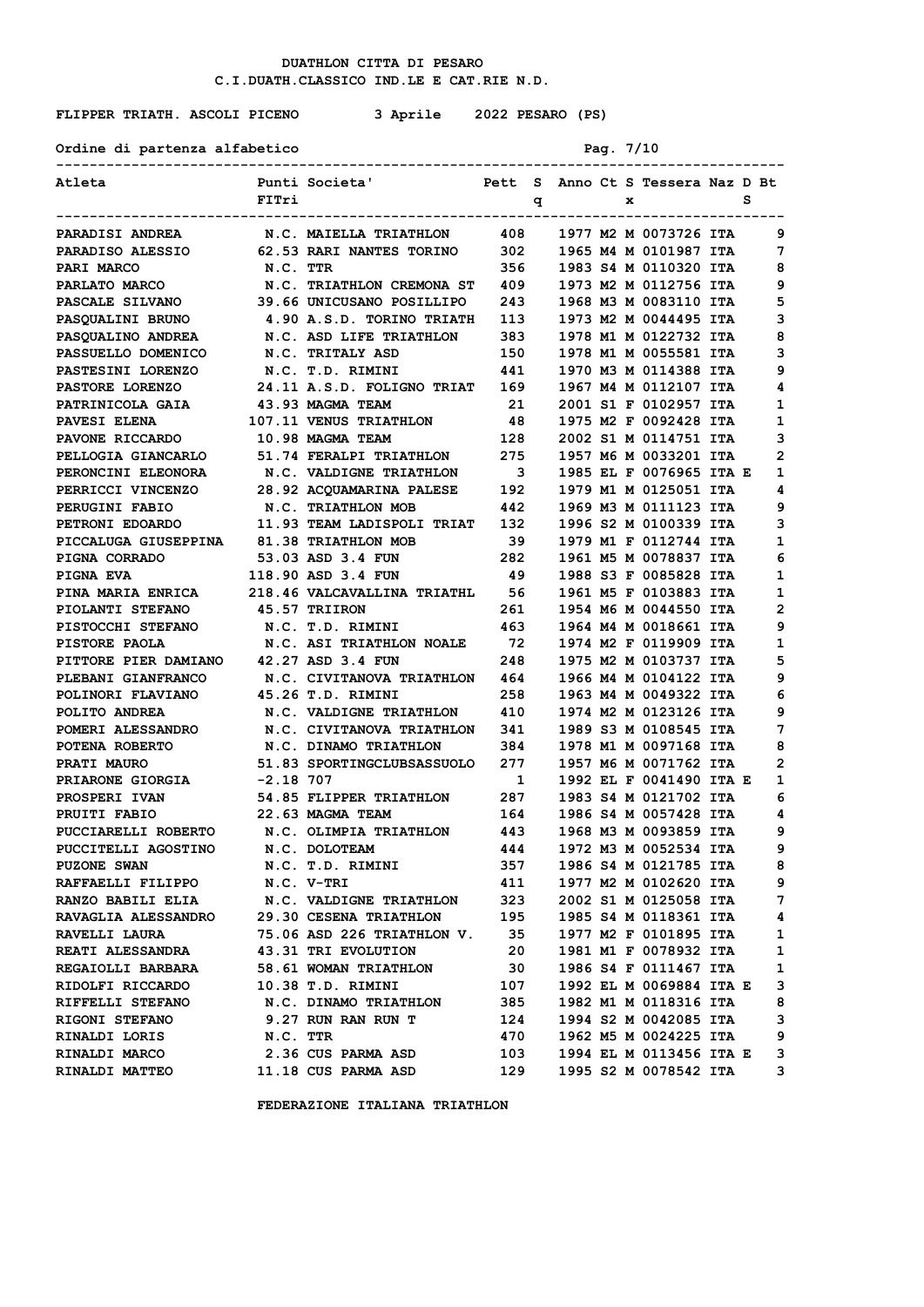## **FLIPPER TRIATH. ASCOLI PICENO 3 Aprile 2022 PESARO (PS)**

Ordine di partenza alfabetico Pag. 8/10

| Atleta                                         |           | Punti Societa'<br>Pett S Anno Ct S Tessera Naz D Bt    |                |   |  |   |                                                |        |
|------------------------------------------------|-----------|--------------------------------------------------------|----------------|---|--|---|------------------------------------------------|--------|
|                                                | FITri     |                                                        |                | q |  | x |                                                | s      |
| <b>RINALDINI SUSANNA</b>                       |           | N.C. T.D. RIMINI                                       | 62             |   |  |   | 1986 S4 F 0108137 ITA                          | 1      |
| RIOLFATTI RICCARDO                             |           | N.C. DOLOTEAM                                          | 445            |   |  |   | 1969 M3 M 0060312 ITA                          | 9      |
| <b>RIVA STEFANO</b>                            |           | N.C. TRI PAEK ASD                                      | 342            |   |  |   | 1990 S3 M 0122752 ITA                          | 7      |
| ROGGIERO ALESSIA                               |           | 50.82 CUS PROPATRIA MILANO 25                          |                |   |  |   | 1996 S2 F 0038171 ITA                          | 1      |
| ROMAGNOLI DANIELE                              |           | 38.53 OLIMPIA TRIATHLON                                | 239            |   |  |   | 1977 M2 M 0088799 ITA                          | 5      |
| ROMAGNONI GIANLUCA PAT N.C. TRIATHLON LEGNANO  |           |                                                        | 465            |   |  |   | 1966 M4 M 0055827 ITA                          | 9      |
| ROMANI ALCIDE ANDREA                           |           | 51.63 FLIPPER TRIATHLON                                | 274            |   |  |   | 1972 M3 M 0119211 ITA                          | 6      |
| ROMBOLI STEFANO                                |           | 32.61 OVERCOME ASD                                     | 208            |   |  |   | 1985 S4 M 0117939 ITA                          | 5      |
| <b>RONGAI MASSIMO</b>                          |           | 53.47 ASD TRICOOL GIULIANO                             | 284            |   |  |   | 1971 M3 M 0114117 ITA                          | 6      |
| <b>ROSA FEDERICO</b>                           |           | N.C. CANDIA TRIATHLON                                  | 343            |   |  |   | 1992 S3 M 0124454 ITA                          | 7      |
| <b>ROSSI HUBER</b>                             |           | <b>8.07 VENUS TRIATHLON</b>                            | 119            |   |  |   | 1977 M2 M 0050452 ITA                          | 3      |
| <b>ROSSINI SIMONE</b>                          |           | 64.46 DINAMO TRIATHLON                                 | 305            |   |  |   | 1967 M4 M 0107902 ITA                          | 7      |
| ROTOLO DOMENICO                                |           | 12.74 ACQUAMARINA PALESE                               | 136            |   |  |   | 1980 M1 M 0061331 ITA                          | 3      |
| <b>RUBIS ELIO</b>                              |           | 51.81 ALBA TRI                                         | 276            |   |  |   | 1948 M7 M 0107586 ITA                          | 2      |
| RUGEN MARCO AMEDEO 49.14 RHO TRIATHLON CLUB    |           |                                                        | 269 —          |   |  |   | 1965 M4 M 0098661 ITA                          | 6      |
| <b>RUGGIERI FRANCESCO</b>                      |           | 52.62 ASD TRICOOL GIULIANO                             | 279            |   |  |   | 1967 M4 M 0122866 ITA                          | 6      |
| <b>RUSSO FRANCO</b>                            |           | N.C. ERMES CAMPANIA                                    | 412            |   |  |   | 1973 M2 M 0108803 ITA                          | 9      |
| <b>RUSSO PASQUALE</b>                          |           | N.C. FLIPPER TRIATHLON                                 | 413            |   |  |   | 1975 M2 M 0112060 ITA                          | 9      |
| SANCHI GIANFRANCO                              | N.C. TTR  |                                                        | 414            |   |  |   | 1976 M2 M 0104674 ITA                          | 9      |
| SANCISI NICOLA                                 |           | 43.57 DINAMO TRIATHLON                                 | 255            |   |  |   | 1973 M2 M 0085369 ITA                          | 6      |
| <b>SANTAMARIA FRANCESCO</b>                    |           | 36.91 T.D. RIMINI                                      | 230            |   |  |   | 1968 M3 M 0049097 ITA                          | 5      |
| SANTIMARIA MARGIE                              |           | 23.05 DOLOTEAM                                         | 10             |   |  |   | 1989 S3 F 0037321 ITA                          | 1      |
| <b>SANTINI CRISTIAN</b>                        |           | 52.20 A.S.D. FOLIGNO TRIAT                             | 278            |   |  |   | 1972 M3 M 0099964 ITA                          | 6      |
| SANTINI ROBERTO                                |           | 37.35 POL THEMA ENERGIA                                | 235            |   |  |   | 1972 M3 M 0116843 ITA                          | 5      |
| SANTONOCITO NICOLETTA                          |           | 17.37 MAGMA TEAM                                       | - 5            |   |  |   | 1999 S1 F 0100090 ITA                          | 1      |
| SAPIGNI DANILO                                 |           | N.C. T.D. RIMINI                                       | 446            |   |  |   | 1972 M3 M 0067518 ITA                          | 9      |
| SAPORITO LUIGI                                 |           | 12.69 MAGMA TEAM                                       | 135            |   |  |   | 2001 S1 M 0095124 ITA                          | 3      |
| SARTONI DAVIDE                                 |           | 37.13 OVERCOME ASD                                     | 234            |   |  |   | 1982 M1 M 0108035 ITA                          | 5      |
| SAVINI ANDREA                                  |           | N.C. SPORT 64                                          | 358            |   |  |   | 1987 S4 M 0091148 ITA                          | 8      |
|                                                |           | 18.50 RASCHIANI TRIATHLON                              | $\overline{7}$ |   |  |   | 2001 S1 F 0114854 ITA                          | 1      |
| <b>SAVOIA SARA</b>                             |           |                                                        | 264            |   |  |   |                                                | 6      |
| <b>SCALISI VINCENZO</b><br>SCAMPAMORTE DANIELE |           | 46.39 MAGMA TEAM<br>31.67 TORRINO-ROMA TRIATHL         | 204            |   |  |   | 1979 M1 M 0093250 ITA                          | 5      |
|                                                |           |                                                        |                |   |  |   | 1986 S4 M 0102465 ITA                          |        |
| <b>SCATASSA MATTEO</b>                         |           | N.C. FLIPPER TRIATHLON<br>104.39 DINAMO TRIATHLON      | 359            |   |  |   | 1987 S4 M 0123835 ITA<br>1981 M1 F 0125127 ITA | 8      |
| <b>SCAVOLINI SARA</b>                          |           | 6.39 MAGMA TEAM                                        | 47<br>116      |   |  |   | 1994 S2 M 0050551 ITA                          | 1<br>3 |
| SCHIAVINO ENRICO                               |           |                                                        |                |   |  |   |                                                |        |
| <b>SCIARRONE ALESSANDRO</b>                    |           | 21.54 CUS PROPATRIA MILANO<br>41.69 VALDIGNE TRIATHLON | 161<br>17      |   |  |   | 1975 M2 M 0040553 ITA                          | 4<br>1 |
| <b>SCIUCCATI MARINELLA</b>                     |           |                                                        |                |   |  |   | 1962 M5 F 0101317 ITA                          |        |
| SCROGLIERI STEFANO                             | 33.72 DDS |                                                        | 213            |   |  |   | 1971 M3 M 0069064 ITA                          | 5      |
| SECCHI GIOVANNI RAFFAE 52.89 DINAMO TRIATHLON  |           |                                                        | 280            |   |  |   | 1990 S3 M 0048528 ITA                          | 6      |
| SECK ELIMANE MAMADOU N.C. FLIPPER TRIATHLON    |           |                                                        | 324            |   |  |   | 2000 S1 M 0124347 ITA                          | 7      |
| SENSOLI FILIPPO                                |           | 28.80 SWATT TRI CLUB                                   | 191            |   |  |   | 1971 M3 M 0033754 ITA                          | 4      |
| <b>SERAFINI FIORE</b>                          |           | N.C. TRIATHLON MOB                                     | 466            |   |  |   | 1963 M4 M 0118352 ITA                          | 9      |
| SETTI RICCARDO                                 |           | 51.04 CUS PROPATRIA MILANO                             | 273            |   |  |   | 1985 S4 M 0091038 ITA                          | 6      |
| <b>SILVI GIACOMO</b>                           |           | N.C. FLIPPER TRIATHLON                                 | 386            |   |  |   | 1979 M1 M 0115536 ITA                          | 8      |
| SIMONCELLI SAMUELE                             |           | N.C. V-TRI                                             | 415            |   |  |   | 1975 M2 M 0092544 ITA                          | 9      |
| SIMONGINI CARLO                                |           | 33.50 TORRINO-ROMA TRIATHL                             | 211            |   |  |   | 1962 M5 M 0116685 ITA                          | 5      |
| <b>SINICO TOMMASO</b>                          |           | N.C. GO TRI TEAM ASD                                   | 344            |   |  |   | 1990 S3 M 0115594 ITA                          | 7      |
| <b>SISSA BRUNO</b>                             |           | <b>N.C. ASI TRIATHLON NOALE</b>                        | 447            |   |  |   | 1971 M3 M 0119433 ITA                          | 9      |
| SOBACCHI PAOLO                                 |           | 64.60 TRIATHLON CREMONA ST                             | 306            |   |  |   | 1970 M3 M 0104586 ITA                          | 7      |
| SPADA MARINA                                   |           | N.C. RHO TRIATHLON CLUB                                | 81             |   |  |   | 1967 M4 F 0082480 ITA                          | 1      |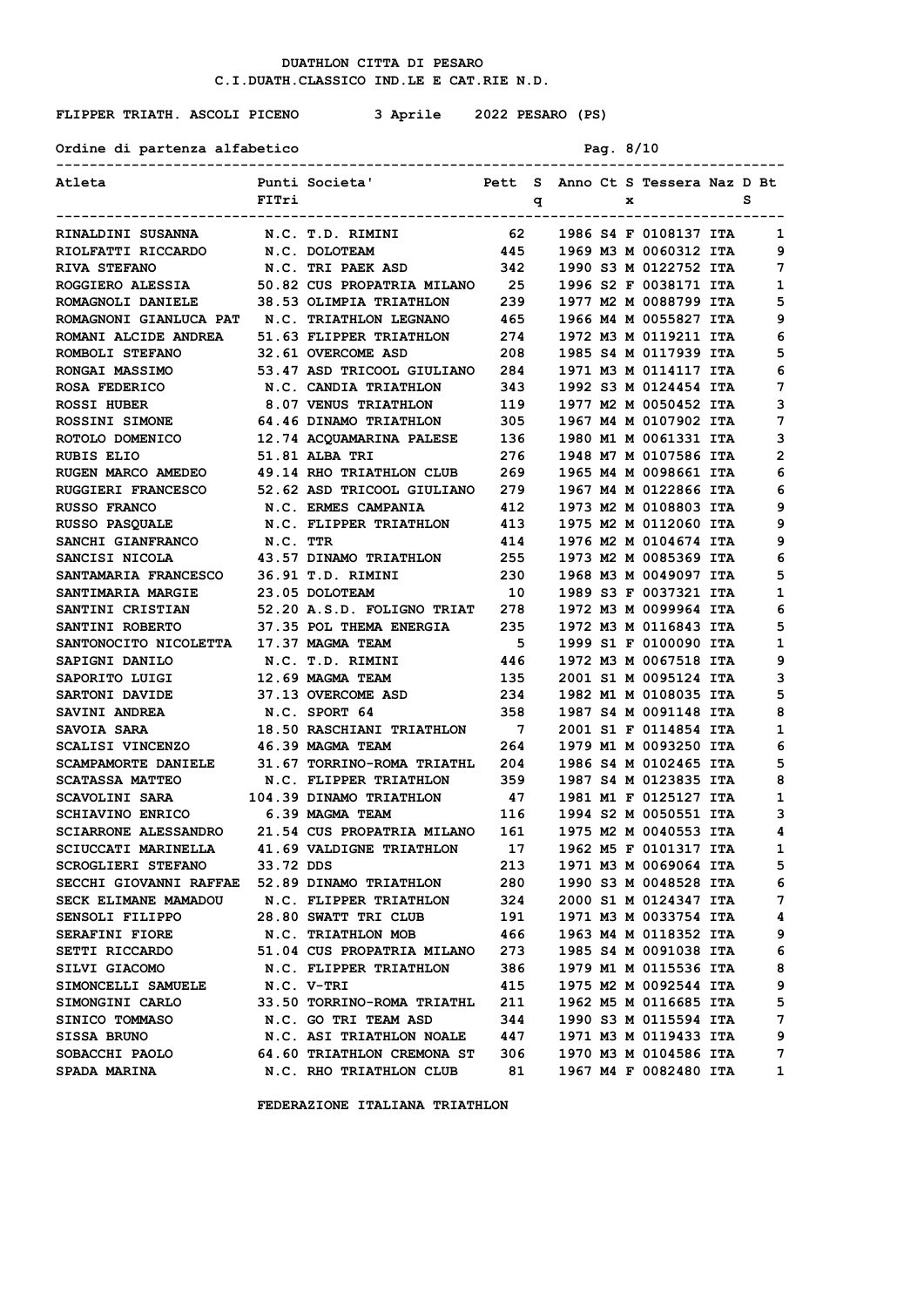Ordine di partenza alfabetico Pag. 9/10

# **FLIPPER TRIATH. ASCOLI PICENO 3 Aprile 2022 PESARO (PS)**

| Atleta                                                                                         |           | Punti Societa'                                    |     |   |  |   | Pett S Anno Ct S Tessera Naz D Bt |   |              |
|------------------------------------------------------------------------------------------------|-----------|---------------------------------------------------|-----|---|--|---|-----------------------------------|---|--------------|
|                                                                                                | FITri     |                                                   |     | q |  | x |                                   | s |              |
|                                                                                                |           | -------------------------------------             |     |   |  |   |                                   |   |              |
| SPAZIANI DANIELE              34.29 HAPPINESS GROUP             217      1990 S3 M 0114219 ITA |           |                                                   |     |   |  |   |                                   |   | 5            |
| <b>SPERONI SARA</b>                                                                            |           | 25.43 VALDIGNE TRIATHLON 11 1984 S4 F 0096742 ITA |     |   |  |   |                                   |   | 1            |
| SPINA NUNZIO                                                                                   |           | 33.78 ASD LIFE TRIATHLON 214                      |     |   |  |   | 1980 M1 M 0109531 ITA             |   | 5            |
| SPINELLI GIUSEPPE                                                                              |           | 64.12 FLIPPER TRIATHLON                           | 304 |   |  |   | 1981 M1 M 0118125 ITA             |   | 7            |
| <b>STAVLA VIRNA</b>                                                                            |           | 94.13 PADOVA TRIATHLON                            | 43  |   |  |   | 1963 M4 F 0010600 ITA             |   | 1            |
| STILO FRANCESCO 35.02 VENUS TRIATHLON 220                                                      |           |                                                   |     |   |  |   | 1977 M2 M 0107817 ITA             |   | 5            |
| STOCCO ELISABETTA 51.15 DOLOTEAM                                                               |           |                                                   | 26  |   |  |   | 1997 S2 F 0127345 ITA             |   | 1            |
| STRIVIERI ALESSANDRO     N.C. TEAM LADISPOLI TRIAT    416                                      |           |                                                   |     |   |  |   | 1973 M2 M 0087012 ITA             |   | 9            |
| <b>TACCALITI FABIO</b>                                                                         |           | N.C. CIVITANOVA TRIATHLON                         | 331 |   |  |   | 1996 S2 M 0118625 ITA             |   | 7            |
| <b>TARABELLI MARCO</b>                                                                         |           | N.C. CIVITANOVA TRIATHLON 448                     |     |   |  |   | 1972 M3 M 0065253 ITA             |   | 9            |
| <b>TARQUINI MARCO</b>                                                                          |           | N.C. FLIPPER TRIATHLON                            | 360 |   |  |   | 1985 S4 M 0100364 ITA             |   | 8            |
| <b>TASCHIN LUCA</b>                                                                            |           | N.C. TEAM LADISPOLI TRIAT 332                     |     |   |  |   | 1994 S2 M 0125706 ITA             |   | 7            |
| TASSINARI EROS 94.69 T.D. RIMINI                                                               |           |                                                   | 317 |   |  |   | 1944 M8 M 0090808 ITA             |   | 2            |
| <b>TAURINO MARCO</b>                                                                           |           | N.C. SALENTO TRI ENJOY 417                        |     |   |  |   | 1977 M2 M 0108619 ITA             |   | 9            |
| <b>TAWFEK AHMED EL SAYE O 43.50 VTT</b>                                                        |           |                                                   | 254 |   |  |   | 1989 S3 M 0116696 ITA             |   | 6            |
| <b>TEDDE ROBERTO</b>                                                                           |           | <b>24.95 CESENA TRIATHLON</b>                     | 171 |   |  |   | 1968 M3 M 0016442 ITA             |   | 4            |
| TEDESCO LUIGI                                                                                  |           | <b>21.07 KRONOS TRIATHLON</b>                     | 159 |   |  |   | 1984 S4 M 0104504 ITA             |   | 4            |
| <b>TERLIZZI SERGIO</b>                                                                         |           | <b>36.44 TRIATHLON TRASIMENO 228</b>              |     |   |  |   | 1969 M3 M 0036274 ITA             |   | 5            |
| <b>TIRAPANI FILIPPO</b>                                                                        |           | N.C. SPORTINGCLUBSASSUOLO                         | 345 |   |  |   | 1992 S3 M 0092074 ITA             |   | 7            |
| <b>TONELLI STEFANO</b>                                                                         |           | 56.55 PESARO TRIATHLON                            | 291 |   |  |   | 1958 M5 M 0002674 ITA             |   | 6            |
| <b>TRABALZA RAFFAELE</b>                                                                       |           | N.C. A.S.D. FOLIGNO TRIAT 449                     |     |   |  |   | 1972 M3 M 0107995 ITA             |   | 9            |
| <b>TRABETTI DAVIDE</b>                                                                         |           | 42.95 THERMAE SPORT PDNTRI 250                    |     |   |  |   | 1988 S3 M 0106350 ITA             |   | 5            |
| <b>TRAVAGLI ALESSANDRO</b>                                                                     |           | <b>N.C. FERRARA TRIATHLON</b>                     | 450 |   |  |   | 1968 M3 M 0116567 ITA             |   | 9            |
| <b>TROMBINI ALESSIO</b>                                                                        |           | N.C. DOLOTEAM                                     | 418 |   |  |   | 1975 M2 M 0091231 ITA             |   | 9            |
| TROMBINI EMANUELA 125.64 DINAMO TRIATHLON 51                                                   |           |                                                   |     |   |  |   | 1959 M5 F 0100993 ITA             |   | 1            |
| <b>TURA ANDREA</b>                                                                             |           | N.C. OVERCOME ASD                                 | 361 |   |  |   | 1984 S4 M 0111914 ITA             |   | 8            |
| TURRICCHIA PIER LUIGI N.C. FAENZA TRIATHLON 451                                                |           |                                                   |     |   |  |   | 1970 M3 M 0069551 ITA             |   | 9            |
| <b>VACCHI CATERINA</b>                                                                         | N.C. MMTT |                                                   | 73  |   |  |   | 1976 M2 F 0039231 ITA             |   | 1            |
| <b>VALENTE STEFANO</b>                                                                         |           | <b>9.07 VENUS TRIATHLON</b>                       | 123 |   |  |   | 1987 S4 M 0088914 ITA             |   | з            |
| <b>VALENTI ARIANNA</b>                                                                         |           | 46.17 DOLOTEAM                                    | 23  |   |  |   | 1992 S3 F 0098316 ITA             |   | 1            |
|                                                                                                |           |                                                   |     |   |  |   | 1965 M4 M 0093236 ITA             |   | 6            |
| <b>VANNI MARCO</b>                                                                             |           | N.C. TRI EVOLUTION                                | 333 |   |  |   | 1997 S2 M 0121511 ITA             |   | 7            |
| VANNINI TOMMASO                                                                                |           | N.C. CUS PROPATRIA MILANO 346                     |     |   |  |   | 1990 S3 M 0106672 ITA             |   | 7            |
| <b>VANZI MICHELE</b>                                                                           |           | 61.53 T.D. RIMINI                                 | 300 |   |  |   | 1949 M7 M 0000536 ITA             |   | 2            |
| <b>VEGLIO' SAMUELE</b>                                                                         |           | 61.42 FANO+SPORT TRIATHLON 299                    |     |   |  |   | 1979 M1 M 0115180 ITA             |   | 6            |
| <b>VELUTI EMANUELE</b>                                                                         |           | N.C. TEAM LADISPOLI TRIAT 419                     |     |   |  |   | 1977 M2 M 0126224 ITA             |   | 9            |
| VENEZIANI FABRIZIO     74.85 MANTOVA TRIATHLON     314                                         |           |                                                   |     |   |  |   | 1962 M5 M 0094633 ITA             |   | 7            |
| VENTURA CRISTINA 79.57 MAGMA TEAM                                                              |           |                                                   | 38  |   |  |   | 1997 S2 F 0040916 ITA             |   | $\mathbf{1}$ |
| VENTURA DAVIDE GAETANO 23.83 MAGMA TEAM                                                        |           |                                                   | 168 |   |  |   | 1992 S3 M 0040915 ITA             |   | 4            |
| VENTURI DEGLI ESPOSI M 58.58 VELO SPORT CARPI                                                  |           |                                                   | 294 |   |  |   | 1984 S4 M 0116569 ITA             |   | 6            |
| <b>VESCHI DANILO</b>                                                                           |           | N.C. T.D. RIMINI                                  | 420 |   |  |   | 1976 M2 M 0008932 ITA             |   | 9            |
| VIANELLO MASSIMO 84.17 ASI TRIATHLON NOALE 316                                                 |           |                                                   |     |   |  |   | 1973 M2 M 0090496 ITA             |   | 7            |
| <b>VIGLIONE AGOSTINO 36.90 KRONOS TRIATHLON</b>                                                |           |                                                   | 229 |   |  |   | 1982 M1 M 0116277 ITA             |   | 5            |
| <b>VIGNA CHIARA</b>                                                                            |           | N.C. CESENA TRIATHLON                             | 74  |   |  |   | 1976 M2 F 0105336 ITA             |   | 1            |
| VITALI ALESSANDRO                                                                              |           | 69.79 T.D. RIMINI                                 | 311 |   |  |   | 1977 M2 M 0092471 ITA             |   | 7            |
| <b>VITALI ANDREA</b>                                                                           |           | 54.93 A.S.D. FOLIGNO TRIAT 288                    |     |   |  |   | 1975 M2 M 0074699 ITA             |   | 6            |
| <b>VITALI MARCO</b>                                                                            |           |                                                   |     |   |  |   | 1981 M1 M 0040905 ITA             |   | 8            |
| <b>VITRANO STEFANO</b>                                                                         |           | 29.83 A.S.D. TORINO TRIATH 196                    |     |   |  |   | 1972 M3 M 0058819 ITA             |   | 4            |
| ZANOTTI KRIS                                                                                   |           | 12.64 LYKOS TRIATHLON TEAM 134                    |     |   |  |   | 1983 S4 M 0073132 ITA             |   | 3            |
| ZAVANONE ILARIA 27.43 WOMAN TRIATHLON                                                          |           |                                                   | 13  |   |  |   | 1981 M1 F 0049229 ITA             |   | $\mathbf{1}$ |